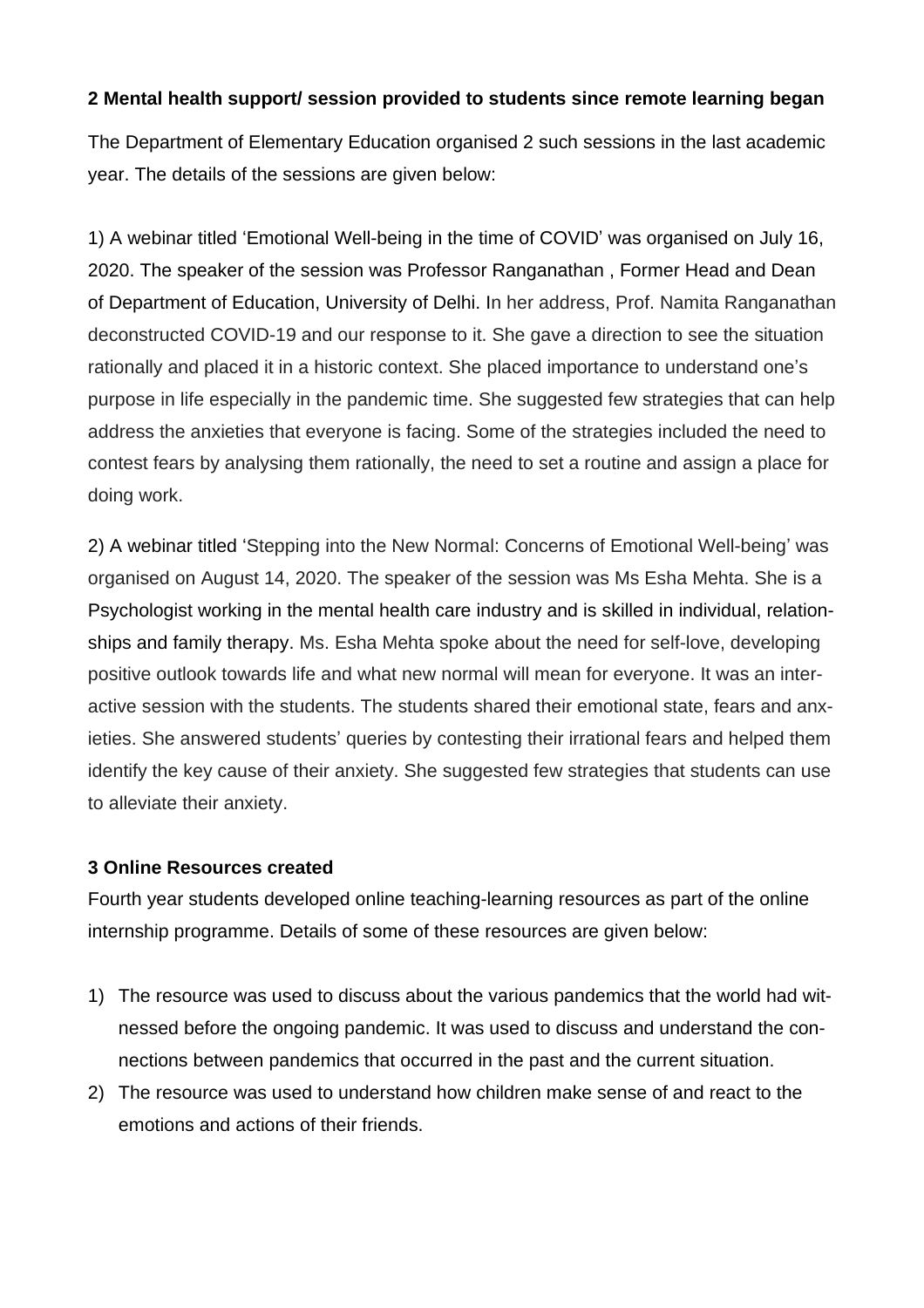3) The resource was used to give space to children where they could talk about themselves; their fears, wishes, hobbies, etc. It was used in an ice breaking activity where student teachers tried to get to know the children.

## **4 Any other activity that you think deserves a mention.**

1) A webinar series titled ' Pedagogy in the times of Pandemic' was organised by the Department for forth year students. This series was significant as it presented us a need to rethink our pedagogy and practices. The pandemic had compelled schools and universities to adopt an online mode of teaching and learning. Due to the current scenario, it had become evident that the final year internship will take place in the online mode. It is in this context that this series was organised to discuss the perspectives, possibilities and pedagogy vis-a-vis online mode of teaching and learning. A total of 4 such sessions were organised in this series. Details are given below :

| <b>Date</b>        | <b>Speaker</b>                            |  |
|--------------------|-------------------------------------------|--|
| August 19, 2020    | Prof. Sadhna Saxena, Former Head and      |  |
|                    | Dean, Department of Education, University |  |
|                    | of Delhi                                  |  |
| August 21, 2020    | Dr Sonika Kaushik, Mr Prakash Sahoo       |  |
|                    |                                           |  |
| September 8, 2020  | Prof. Anita Rampal, Former Head and       |  |
|                    | Dean, Department of Education, University |  |
|                    | of Delhi                                  |  |
| September 14, 2020 | Prof. Padma M. Sarangapani, Chairper-     |  |
|                    | son, Centre for Education, Innovation and |  |
|                    | Action Research, Tata Institute of Social |  |
|                    | Sciences, Mumbai.                         |  |

2)

2) Department also organised its **Annual Gijubhai Memorial Lecture** on January 21, 2021. The Key Note Speaker was Professor Avijit Pathak, Centre for the Study of Social Systems, JNU. The topic of the talk was-The Meaning of being a teacher: A reflection at the Time of Pandemic. Prof. Avijit Pathak spoke about the break-down of modern order of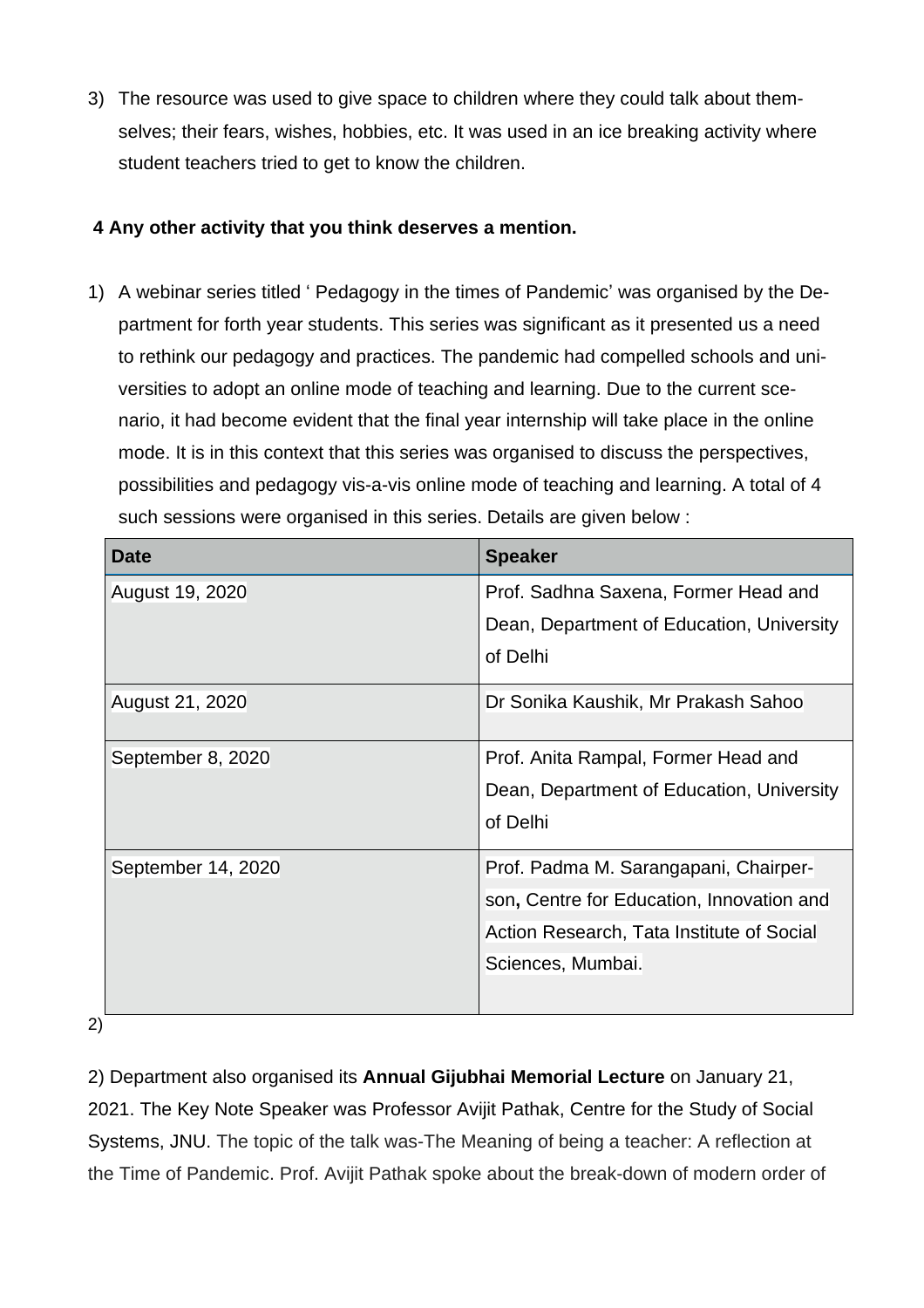control. He argued that teaching is a relational activity and not merely transaction of content. The teacher student relationship is at the core of teaching and learning. The online teaching has changed this relationship and has made teachers techno-managers. The teachers will have to make an effort to break away from the techno-managerial role and become reflective practitioners.

3) Department organised an online discussion series with the educators and practitioners of alternate schools (Mirambika and Nature School) for the third year students. In wake of the current pandemic situation, since third year students would be able to physically visit alternate school (s) for observations, such interaction based sessions were organised. Focus of the discussion was:

- Reaching out to the children and their families during pandemic
- Pedagogic Practices
- Teaching-Learning Resources
- Assessment and Examinations

Details of the sessions are summarised below:

| <b>Date</b>                        | <b>Speaker</b>                                |  |
|------------------------------------|-----------------------------------------------|--|
| 10/03/21                           | Dr Ramesh Bijlani                             |  |
| 11/03/21                           | Dr Jayanthi Ramachandran and Mr Baren<br>Roul |  |
| 12/03/21                           | Dr Kamala Menon                               |  |
| 16/03/21;<br>18/03/21;<br>19/03/21 | Mr.Prakash Sahoo                              |  |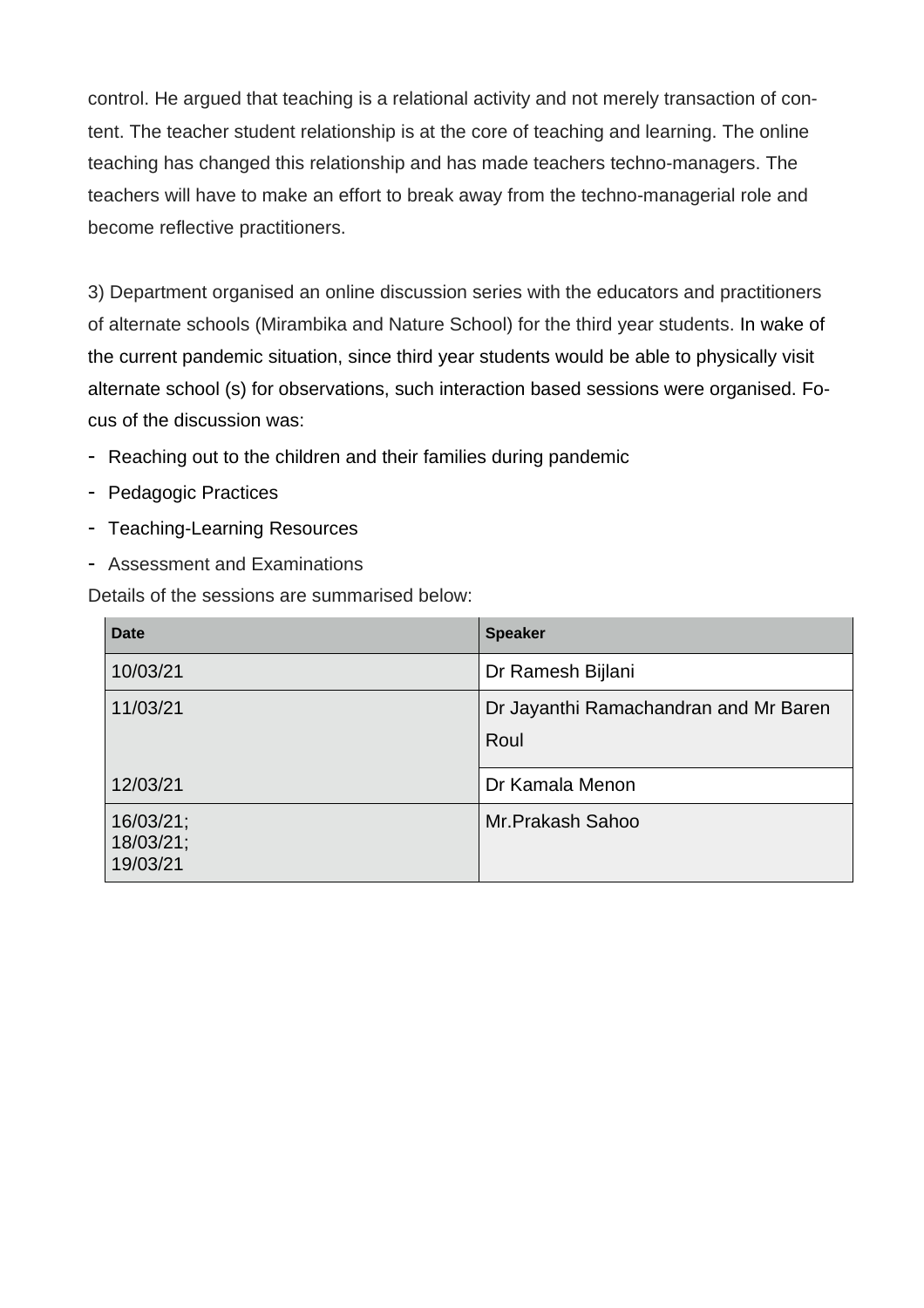| S.N<br>$\mathbf{o}$ | Department<br><b>Activity</b>                                        | Date and<br><b>Duration</b>       | <b>Resource Person</b>                                                                                                                                    | <b>Details</b>                                                                                                                                                                                                                                                                                                                                                                                                                                                                                                                                                                                                                                                                                                        | Faculty<br>member                                |
|---------------------|----------------------------------------------------------------------|-----------------------------------|-----------------------------------------------------------------------------------------------------------------------------------------------------------|-----------------------------------------------------------------------------------------------------------------------------------------------------------------------------------------------------------------------------------------------------------------------------------------------------------------------------------------------------------------------------------------------------------------------------------------------------------------------------------------------------------------------------------------------------------------------------------------------------------------------------------------------------------------------------------------------------------------------|--------------------------------------------------|
|                     | 2020-2021                                                            |                                   |                                                                                                                                                           |                                                                                                                                                                                                                                                                                                                                                                                                                                                                                                                                                                                                                                                                                                                       | (s)                                              |
|                     |                                                                      |                                   |                                                                                                                                                           |                                                                                                                                                                                                                                                                                                                                                                                                                                                                                                                                                                                                                                                                                                                       | involved                                         |
| 1.                  | Webinar<br>Emotional<br>Well-being in<br>the Time of<br><b>COVID</b> | <b>July 16,</b><br>2020<br>1 hour | Prof. Namita Ranganathan<br>Former Head and Dean of<br>Department of Education,<br>University of Delhi and<br>currently a Professor in the<br>Department. | In her address<br>Prof. Namita<br>Ranganathan<br>deconstructed<br>COVID-19 and<br>our response to<br>it.<br>She gave a<br>direction to see<br>the situation<br>rationally and<br>placed it in a<br>historic context.<br>She<br>placed<br>importance to<br>understand<br>one's purpose<br>in life especially<br>in the pandemic<br>time. She<br>suggested few<br>strategies that<br>can help<br>address the<br>anxieties that<br>everyone is<br>facing. Some of<br>the strategies<br>included the<br>need to contest<br>fears by<br>analysing them<br>rationally, the<br>need to set a<br>routine and<br>assign a place<br>for doing work.<br>It was an<br>interactive<br>session with the<br>students and<br>faculty. | Ms Rashi,<br>Dr<br>Susmita<br>and Ms<br>Vishakha |
| 2.                  | Webinar<br>Stepping into<br>the New                                  | August<br>14, 2020.               | Ms. Esha Mehta<br>Psychologist working in the<br>mental health care                                                                                       | Ms. Esha<br>Mehta spoke<br>about the need<br>for self-love,<br>developing                                                                                                                                                                                                                                                                                                                                                                                                                                                                                                                                                                                                                                             | Ms Rashi,<br>Dr<br>Susmita<br>and Ms<br>Vishakha |
|                     | Normal:<br>Concerns of<br>Emotional<br>Well-<br>being                | Duration-<br>Not<br>Specified     | industry and is skilled in<br>individual, relationships and<br>family therapy. She is an<br>alumnus of<br>Jesus and Mary College.                         | positive outlook<br>towards life and<br>what new<br>normal will<br>mean for<br>everyone. It<br>was an                                                                                                                                                                                                                                                                                                                                                                                                                                                                                                                                                                                                                 |                                                  |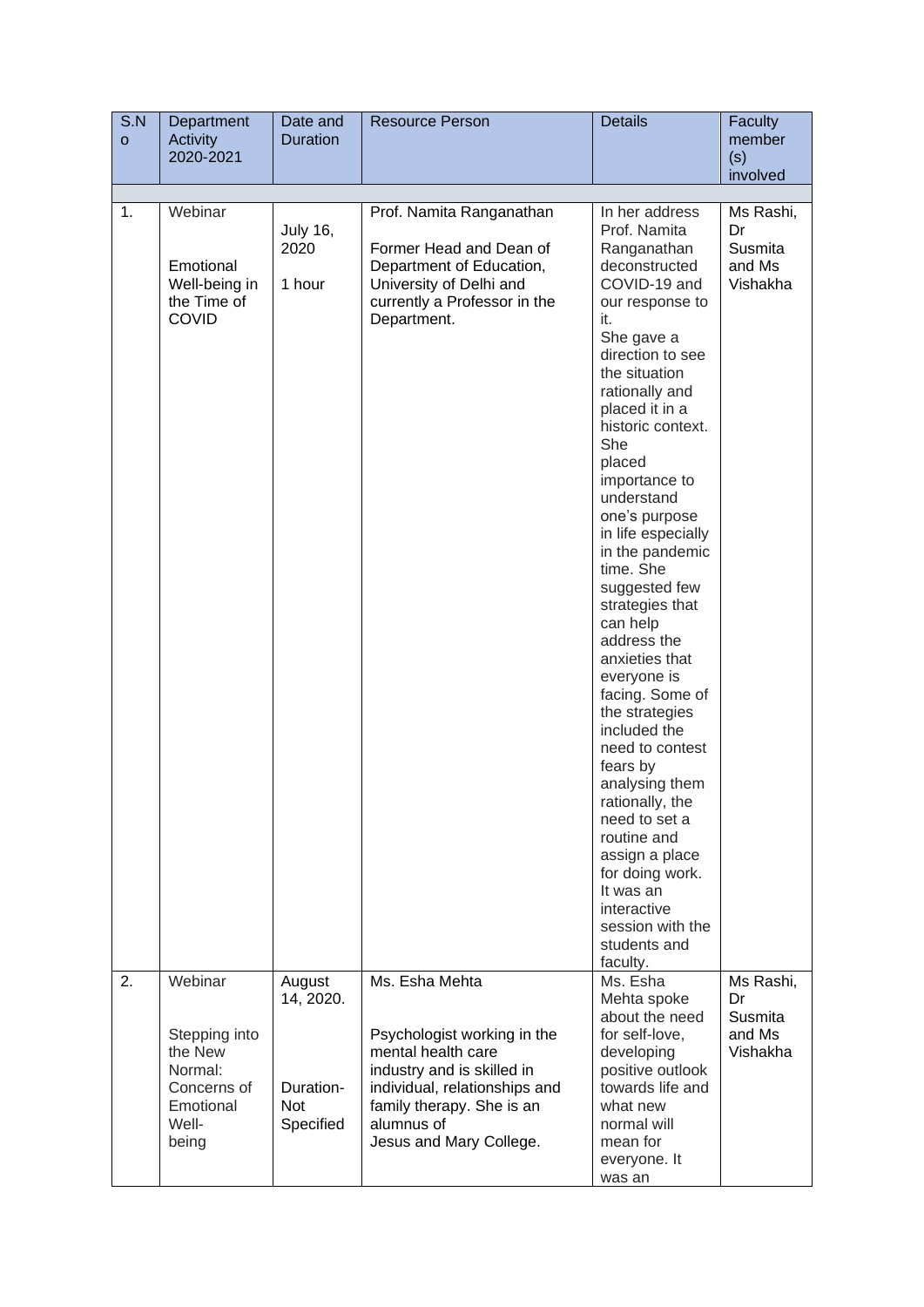|    |                                                                                                                                                                        |                                            |                                                                                                  | interactive<br>session with<br>the students.<br>The students<br>shared their<br>emotional state,<br>fears and<br>anxieties. She<br>answered<br>students'<br>queries by<br>contesting their<br>irrational fears<br>and helped<br>them identify<br>the key cause<br>οf<br>their anxiety.<br>She suggested<br>few strategies<br>that students<br>can use to<br>alleviate their<br>anxiety.                                                                                                                                                                                                                                           |                                                                                                |
|----|------------------------------------------------------------------------------------------------------------------------------------------------------------------------|--------------------------------------------|--------------------------------------------------------------------------------------------------|-----------------------------------------------------------------------------------------------------------------------------------------------------------------------------------------------------------------------------------------------------------------------------------------------------------------------------------------------------------------------------------------------------------------------------------------------------------------------------------------------------------------------------------------------------------------------------------------------------------------------------------|------------------------------------------------------------------------------------------------|
| 3. | Webinar<br>Series-<br>Session1:<br>Pedagogy in<br>the times of<br>Pandemic<br>with focus on<br>pedagogy of<br>Science vis-<br>a-vis online<br>teaching and<br>learning | August<br>19, 2020<br>1 hour 30<br>minutes | Prof. Sadhna Saxena, Former<br>Head and Dean, Department<br>of Education, University of<br>Delhi | Given the<br>present<br>situation, this<br>year is like no<br>other and<br>therefore, it<br>presents us a<br>need to rethink<br>our pedagogy<br>and<br>practices. The<br>pandemic has<br>compelled<br>schools and<br>universities to<br>adopt an online<br>mode of<br>teaching and<br>learning. Due<br>to the current<br>scenario, it has<br>become evident<br>that the final<br>year internship<br>will take place<br>in the online<br>mode. It is in<br>this context that<br>this series has<br>been organised<br>to discuss the<br>perspectives,<br>possibilities and<br>pedagogy vis-a-<br>vis online mode<br>of teaching and | Ms.<br>Shirley<br>Joseph<br>(organiser<br>$\lambda$<br>, Dr<br>Prabhjyot<br>Kaur<br>(convener) |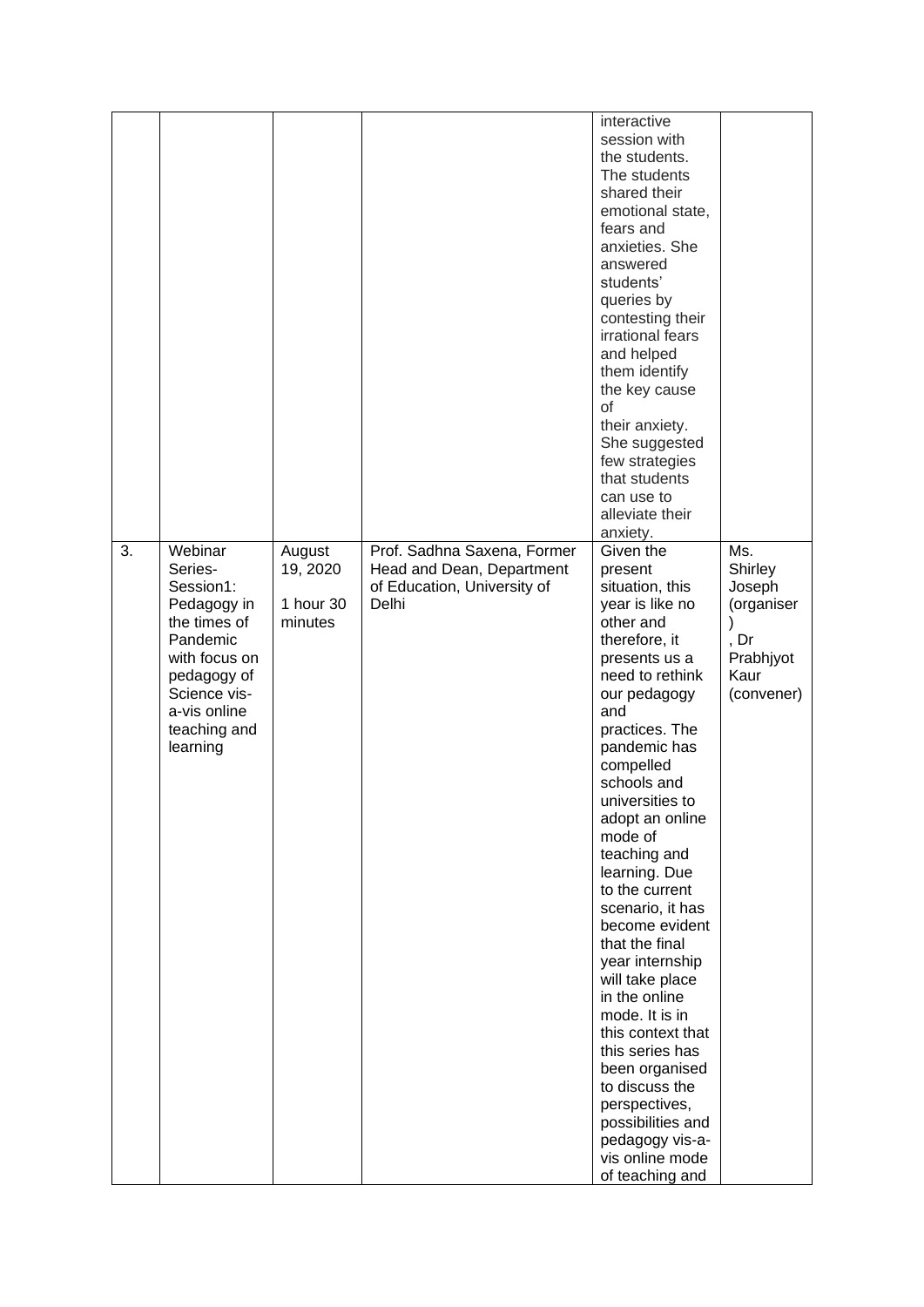|    |                                                                                                                                                                |                              |                                                                                                                                                           | learning.                                                                                                                                                                                                                                                                                                                                                                                                                                                                                                                                                                                                                                      |                                                                                        |
|----|----------------------------------------------------------------------------------------------------------------------------------------------------------------|------------------------------|-----------------------------------------------------------------------------------------------------------------------------------------------------------|------------------------------------------------------------------------------------------------------------------------------------------------------------------------------------------------------------------------------------------------------------------------------------------------------------------------------------------------------------------------------------------------------------------------------------------------------------------------------------------------------------------------------------------------------------------------------------------------------------------------------------------------|----------------------------------------------------------------------------------------|
| 4. | Webinar<br>Series:<br>Pedagogy in<br>the times of<br>Pandemic<br>Session<br>2:Imagining<br>the "Right to<br>Education" in<br>the context of<br>the<br>Pandemic | August<br>21, 2020<br>1 hour | Prof. Padma M.<br>Sarangapani, Chairperson, Ce<br>ntre for Education, Innovation<br>and Action Research, Tata<br>Institute of Social Sciences,<br>Mumbai. | Given the<br>present<br>situation, this<br>year is like no<br>other and<br>therefore, it<br>presents us a<br>need to rethink<br>our pedagogy<br>and<br>practices. The<br>pandemic has<br>compelled<br>schools and<br>universities to<br>adopt an online<br>mode of<br>teaching and<br>learning. Due<br>to the current<br>scenario, it has<br>become evident<br>that the final<br>year internship<br>will take place<br>in the online<br>mode. It is in<br>this context that<br>this series has<br>been organised<br>to discuss the<br>perspectives,<br>possibilities and<br>pedagogy vis-a-<br>vis online mode<br>of teaching and<br>learning. | Ms.<br>Shirley<br>Joseph<br>(organiser<br>)<br>, Dr<br>Prabhjyot<br>Kaur<br>(convener) |
| 5. | Interaction<br>based<br>Session<br>Idea sharing<br>session<br>regarding<br>online<br>internship<br>with Faculty<br>members                                     | August<br>21, 2020<br>1 hour | Dr Sonika Kaushik and Mr.<br>Prakash Sahoo                                                                                                                | Given the<br>present<br>situation, this<br>year is like no<br>other and<br>therefore, it<br>presents us a<br>need to rethink<br>our pedagogy<br>and<br>practices. The<br>pandemic has<br>compelled<br>schools and<br>universities to<br>adopt an online<br>mode of<br>teaching and<br>learning. Due<br>to the current<br>scenario, it has                                                                                                                                                                                                                                                                                                      | Dr<br>Prabhjyot<br>Kaur                                                                |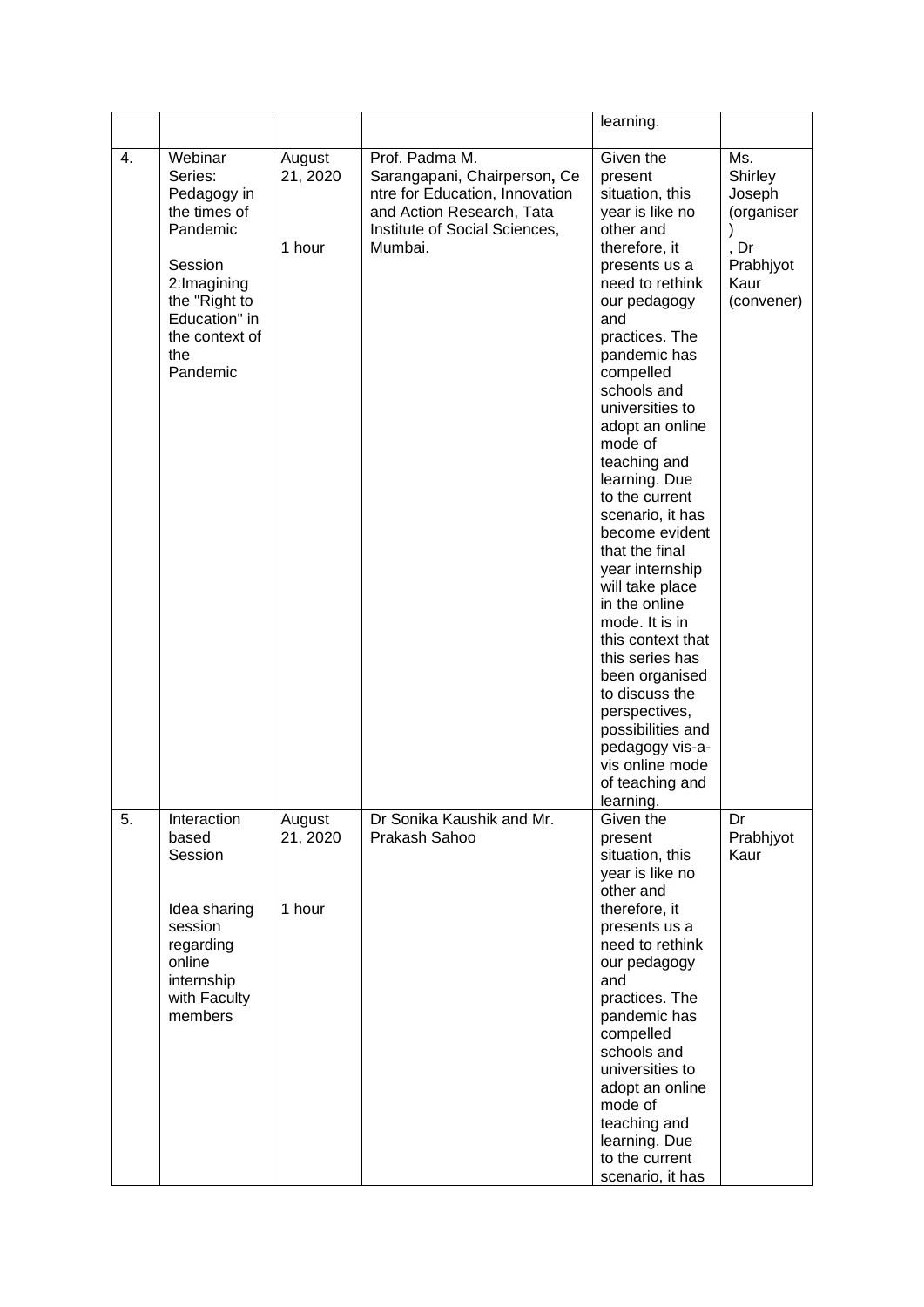|    |                                                                                                                            |                                               |                                                                                                 | become evident<br>that the final<br>year internship<br>will take place<br>in the online<br>mode. It is in<br>this context that<br>this series has<br>been organised<br>to discuss the<br>perspectives,<br>possibilities and<br>pedagogy vis-a-<br>vis online mode<br>of teaching and<br>learning.                                                                                                                                                                                                                                                                                                                                              |                                                                                    |
|----|----------------------------------------------------------------------------------------------------------------------------|-----------------------------------------------|-------------------------------------------------------------------------------------------------|------------------------------------------------------------------------------------------------------------------------------------------------------------------------------------------------------------------------------------------------------------------------------------------------------------------------------------------------------------------------------------------------------------------------------------------------------------------------------------------------------------------------------------------------------------------------------------------------------------------------------------------------|------------------------------------------------------------------------------------|
| 6. | Webinar<br>Series:<br>Pedagogy in<br>the times of<br>Pandemic<br>Session 3:<br>Challenges of<br>Schooling<br>during Covid. | Septembe<br>r 8, 2020<br>1 hour 30<br>minutes | Prof. Anita Rampal, Former<br>Head and Dean, Department<br>of Education, University of<br>Delhi | Given the<br>present<br>situation, this<br>year is like no<br>other and<br>therefore, it<br>presents us a<br>need to rethink<br>our pedagogy<br>and<br>practices. The<br>pandemic has<br>compelled<br>schools and<br>universities to<br>adopt an online<br>mode of<br>teaching and<br>learning. Due<br>to the current<br>scenario, it has<br>become evident<br>that the final<br>year internship<br>will take place<br>in the online<br>mode. It is in<br>this context that<br>this series has<br>been organised<br>to discuss the<br>perspectives,<br>possibilities and<br>pedagogy vis-a-<br>vis online mode<br>of teaching and<br>learning. | Ms.<br>Shirley<br>Joseph<br>(Organiser<br>), Dr<br>Prabhjyot<br>Kaur<br>(Organiser |
| 7. | Theatre<br>based<br>Interactive<br>session                                                                                 | 17<br>Septembe<br>r, 2020<br>3 hours          | Ms. Sukriti Khurana                                                                             | Our students<br>are to conduct<br>online classes<br>for the first time,<br>therefore, the<br>session aimed                                                                                                                                                                                                                                                                                                                                                                                                                                                                                                                                     | Ms.<br>Vishakha<br>Kumar<br>and Dr.<br>Prabhjyot<br>Kaur                           |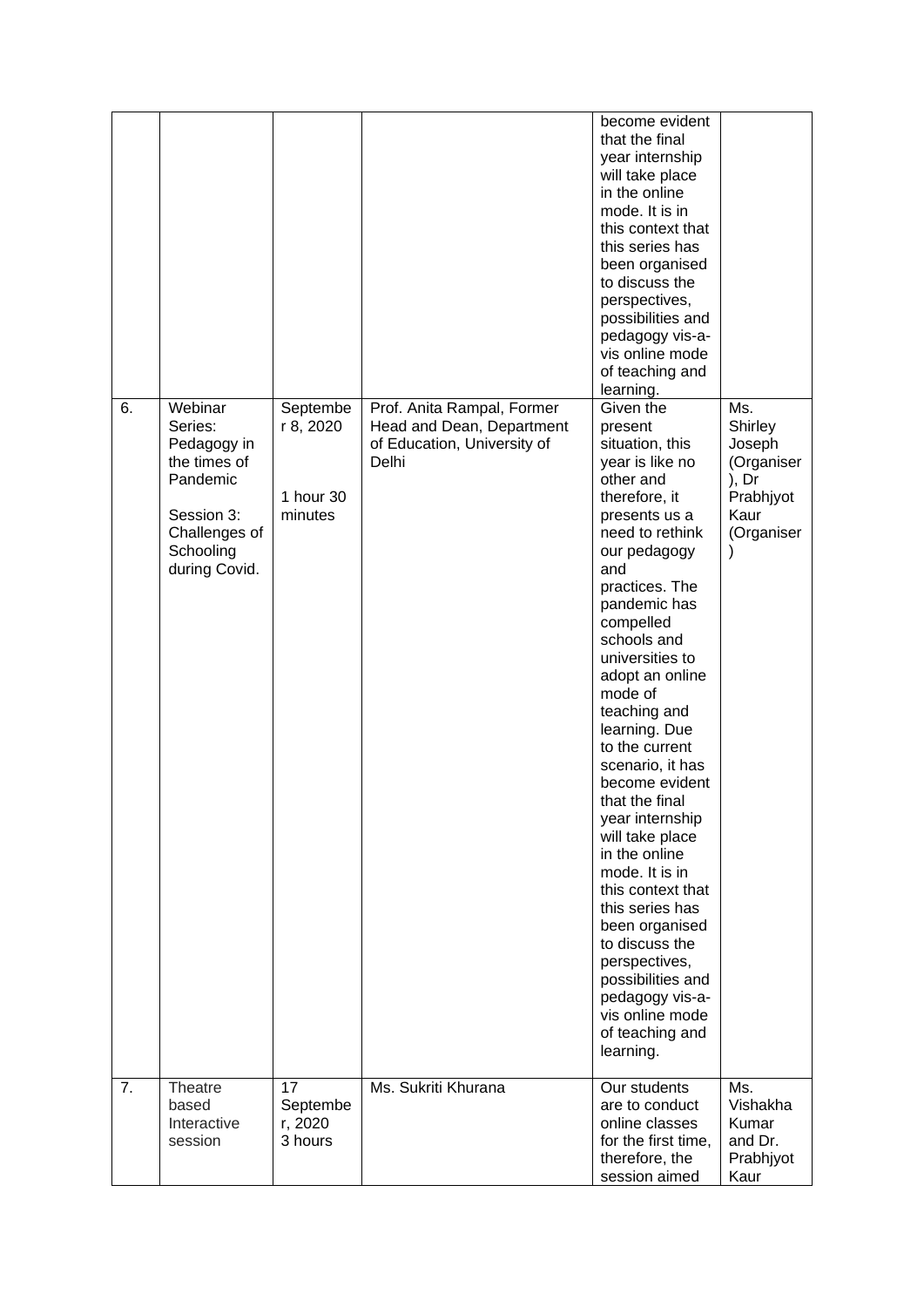|    |                                                                                                    |                                                          |                  | at providing<br>them with ideas<br>and activities in<br>order to know<br>about their<br>learners in an<br>online mode.<br>During the<br>session fourth<br>year students<br>were engaged<br>in theatre<br>activities that<br>they could use<br>with their<br>learners for<br>their<br>introductory<br>online classes.                       |                          |
|----|----------------------------------------------------------------------------------------------------|----------------------------------------------------------|------------------|--------------------------------------------------------------------------------------------------------------------------------------------------------------------------------------------------------------------------------------------------------------------------------------------------------------------------------------------|--------------------------|
| 8. | Session on<br>Online<br>Interaction<br>with school<br>students                                     | 18<br>Septembe<br>r, 2020<br>1 hour<br>and 30<br>minutes |                  | Fourth year<br>students were<br>introduced to<br>some of the<br>predominant<br>online platforms<br>and tools in<br>order to engage<br>with school<br>students during<br>internship. The<br>issues of<br>privacy and<br>security with<br>reference to<br>using online<br>media were<br>also discussed<br>during the<br>session.             | Dr.<br>Prabhjyot<br>Kaur |
| 9. | Webinar on<br>'Whose Story<br>is this?: A<br>webinar on<br>Children's<br>Books and<br>World Making | October<br>13, 2020<br>Duration-<br>Not<br>specified     | Ms Samina Mishra | Second year<br>students<br>attended the<br>webinar titled<br>'Whose Story is<br>this?: on<br>Children's<br>Books and<br><b>World Making</b><br>by Samina<br>Mishra.<br>Children's<br>books do more<br>than tell stories.<br>In the<br>characters and<br>worlds that they<br>create, they<br>create an<br>imagination of<br>the world. What | Dr.Sawan<br>Kumari       |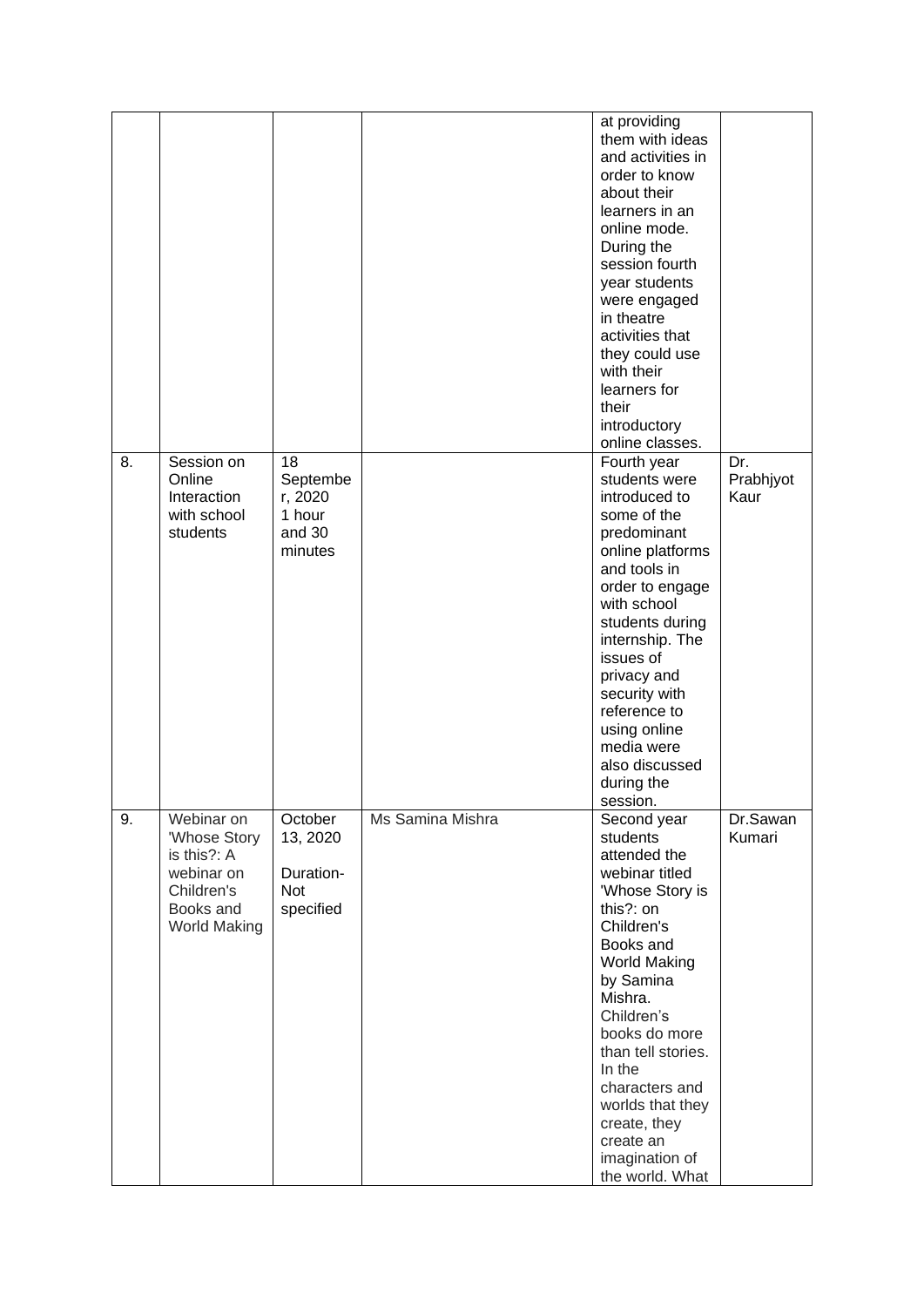|     |                |            |                        | finds place in                        |           |
|-----|----------------|------------|------------------------|---------------------------------------|-----------|
|     |                |            |                        | that, what gets                       |           |
|     |                |            |                        | left out, who                         |           |
|     |                |            |                        | gets to choose,                       |           |
|     |                |            |                        | who gets to                           |           |
|     |                |            |                        | imagine?                              |           |
| 10. | Orientation    | November   | Nil                    | The orientation                       | Ms Asha   |
|     | Day for the    | 18, 2020   |                        | Day was                               | Sundaram  |
|     | first years    |            |                        | organised for                         | and Ms    |
|     |                |            |                        | the first years.                      | Vishakha  |
|     |                |            |                        | First year                            | Kumar     |
|     |                | 1 hour     |                        | students the                          |           |
|     |                |            |                        | resource                              |           |
|     |                |            |                        | persons and the                       |           |
|     |                |            |                        | faculty from the                      |           |
|     |                |            |                        | department                            |           |
|     |                |            |                        | participated in                       |           |
|     |                |            |                        | the orientation                       |           |
|     |                |            |                        | day program.                          |           |
|     |                |            |                        | The student                           |           |
|     |                |            |                        | council also                          |           |
|     |                |            |                        | actively took                         |           |
|     |                |            |                        | part in the event                     |           |
|     |                |            |                        | by presenting                         |           |
|     |                |            |                        | the overview of                       |           |
|     |                |            |                        | the                                   |           |
|     |                |            |                        | B.El.Ed course                        |           |
|     |                |            |                        | structure and                         |           |
|     |                |            |                        | other details of                      |           |
|     |                |            |                        | the program.                          |           |
|     |                |            |                        |                                       |           |
| 11. | Seminar: The   | 23         | Prof. Stephen Krashen, | In contact with                       | Ms. Najia |
|     | comprehensi    | November   | Linguist               | RELO, India;                          | Zeb       |
|     | on             | 2020       |                        | our students                          |           |
|     | hypothesis-    |            |                        | joined for this                       |           |
|     | 45 years later |            |                        | seminar over                          |           |
|     |                |            |                        | Zoom. Prof.                           |           |
|     |                |            |                        | Stephen                               |           |
|     |                |            |                        | Krashen's                             |           |
|     |                |            |                        | theory is taught                      |           |
|     |                |            |                        | as part of the                        |           |
|     |                |            |                        | B.EI.Ed.                              |           |
|     |                |            |                        | curriculum and                        |           |
|     |                |            |                        | the seminar                           |           |
|     |                |            |                        | was about the                         |           |
|     |                |            |                        | same theory.                          |           |
| 12  | Online         | December   | Nil                    | The purpose for                       | Ms        |
|     | interactive    | 4, 2020    |                        | organising this                       | Vishakha  |
|     | Session with   |            |                        | session was to                        | Kumar     |
|     | First year     |            |                        | give the first                        |           |
|     |                |            |                        | years a                               |           |
|     |                |            |                        | chance to meet                        |           |
|     |                |            |                        | their fellow                          |           |
|     |                | Duration-  |                        | students of the                       |           |
|     |                | <b>Not</b> |                        | department of                         |           |
|     |                | Specified  |                        | elementary                            |           |
|     |                |            |                        | education in an                       |           |
|     |                |            |                        | informal set-                         |           |
|     |                |            |                        | up. The session                       |           |
|     |                |            |                        | started out with<br>a fun activity in |           |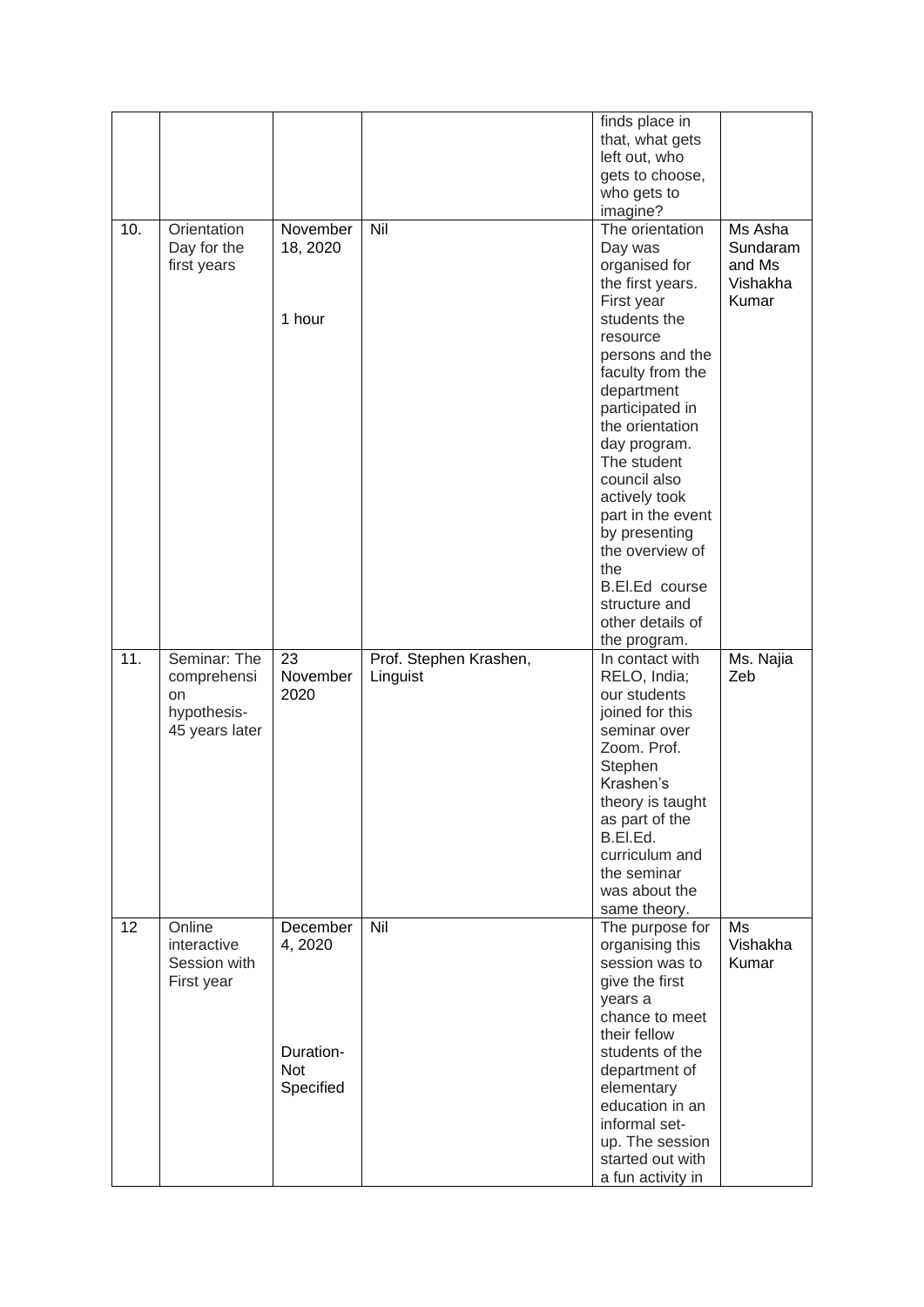|  |  | which they had                      |
|--|--|-------------------------------------|
|  |  | to share how                        |
|  |  | they have been                      |
|  |  | feeling                             |
|  |  | using GIFs and                      |
|  |  | it was followed                     |
|  |  | by discussion.                      |
|  |  | The first year<br>students were     |
|  |  | introduced to                       |
|  |  | the council                         |
|  |  | members and                         |
|  |  | they were                           |
|  |  | informed them                       |
|  |  | about the                           |
|  |  | elections that                      |
|  |  | will take place                     |
|  |  | for the post of                     |
|  |  | class                               |
|  |  | representative                      |
|  |  | and the sub<br>editor. The          |
|  |  | students from                       |
|  |  | llnd, Illrd and                     |
|  |  | IVth years were                     |
|  |  | present for the                     |
|  |  | session. The                        |
|  |  | students were                       |
|  |  | told about                          |
|  |  | various                             |
|  |  | societies in the                    |
|  |  | college which                       |
|  |  | they can join.                      |
|  |  | They were<br>given a virtual        |
|  |  | tour of the                         |
|  |  | college with the                    |
|  |  | help of a video.                    |
|  |  | There were                          |
|  |  | several other                       |
|  |  | games that                          |
|  |  | were                                |
|  |  | conducted. The                      |
|  |  | whole class of                      |
|  |  | first year was<br>divided into five |
|  |  | groups, i.e., 10                    |
|  |  | students in                         |
|  |  | each group                          |
|  |  | with five                           |
|  |  | seniors, which                      |
|  |  | provided a                          |
|  |  | space to know                       |
|  |  | each other                          |
|  |  | better and also                     |
|  |  | clarify any                         |
|  |  | doubts they                         |
|  |  | had. The                            |
|  |  | session ended<br>with clicking      |
|  |  |                                     |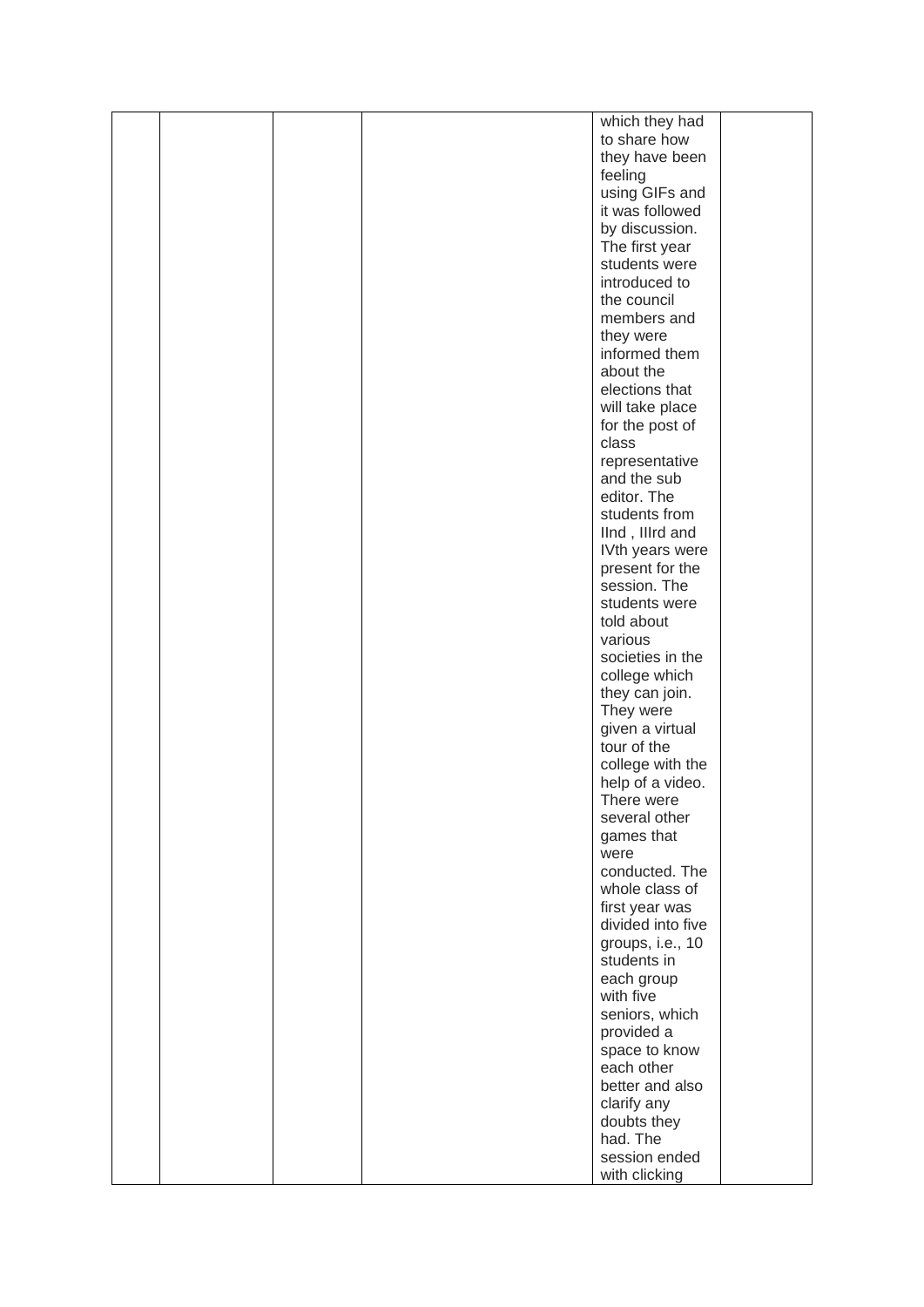|    |                                                                |                                 |     | pictures and<br>sharing of<br>experiences<br>that they had so<br>far. The<br>session helped<br>to create a<br>bond among<br>students and<br>helped them<br>know each<br>other better.                                                                                                                                                                                                                                                             |                                                       |
|----|----------------------------------------------------------------|---------------------------------|-----|---------------------------------------------------------------------------------------------------------------------------------------------------------------------------------------------------------------------------------------------------------------------------------------------------------------------------------------------------------------------------------------------------------------------------------------------------|-------------------------------------------------------|
| 13 | <b>Discussion</b><br>on the scope<br>of the B.EI.Ed<br>program | December<br>10, 2020<br>1 hour  | Nil | A discussion<br>session on the<br>scope of the<br>B.El.Ed<br>program was<br>organised for<br>the first years.<br>Students'<br>doubts,<br>questions<br>regarding the<br>career and<br>academic<br>options after the<br>completion of<br>the B.El.Ed<br>program were<br>discussed in<br>detail during the<br>session.<br>Susmita,<br>Prabhjyot,<br>Najia, Charu,<br>Khushboo,<br>Sawan, Mansi,<br>Asha were<br>among the<br>faculties to<br>attend. | Ms. Asha<br>Sundaram                                  |
| 14 | Freshers                                                       | December<br>11, 2020<br>2 hours | Nil | Fresher's Day<br>2020 was<br>organised on<br>the behalf of the<br>B.EI.Ed<br>Department. T<br>his was<br>organised in an<br>online mode to<br>welcome the<br>first year<br>students.<br>Students from<br>all the batches<br>and the faculty<br>from the<br>department<br>actively<br>participated in                                                                                                                                              | Ms Asha<br>Sundaram<br>And<br>Ms<br>Vishakha<br>Kumar |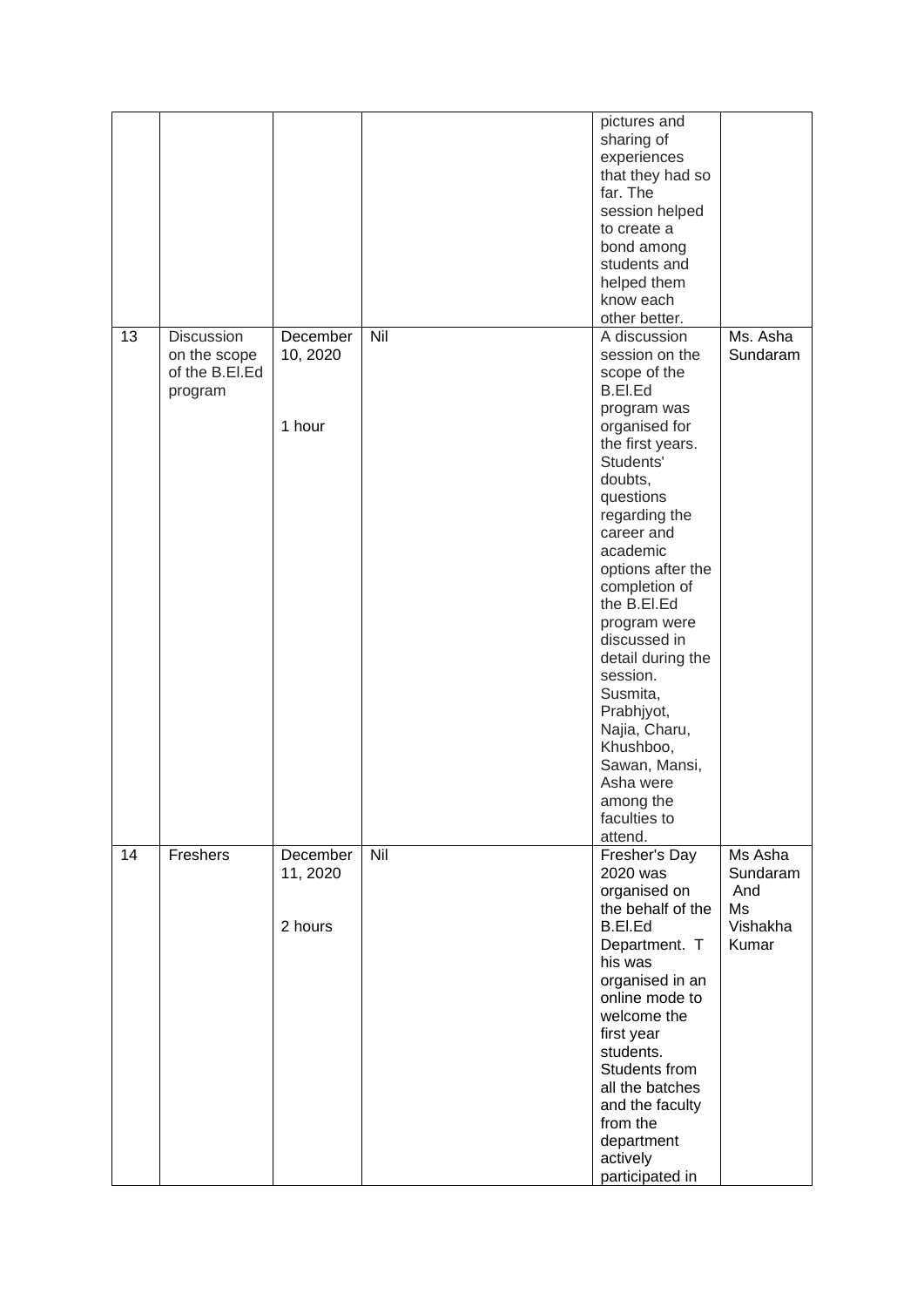|     |                                           |                                                      |                                                              | the program.<br>The session<br>included music,<br>dance and<br>some<br>fun games.                                                                                                                                                                                                                                                                                                                                                                                                                                                                                                                                                                                                                  |                                                                                                                                    |
|-----|-------------------------------------------|------------------------------------------------------|--------------------------------------------------------------|----------------------------------------------------------------------------------------------------------------------------------------------------------------------------------------------------------------------------------------------------------------------------------------------------------------------------------------------------------------------------------------------------------------------------------------------------------------------------------------------------------------------------------------------------------------------------------------------------------------------------------------------------------------------------------------------------|------------------------------------------------------------------------------------------------------------------------------------|
| 15  | Annual<br>Gijubhai<br>Memorial<br>Lecture | 21 <sup>st</sup><br>January,<br>10 AM to<br>12 noon. | Prof. Avijit Pathak                                          | The topic of the<br>talk was-The<br>Meaning of<br>being a teacher:<br>A reflection at<br>the Time of<br>Pandemic. Prof.<br><b>Avijit Pathak</b><br>spoke about the<br>break-down of<br>modern order of<br>control. He<br>argued that<br>teaching is a<br>relational<br>activity and not<br>merely<br>transaction of<br>content. The<br>teacher student<br>relationship is<br>at the core of<br>teaching and<br>learning. The<br>online teaching<br>has changed<br>this relationship<br>and has made<br>teachers<br>techno-<br>managers. The<br>teachers will<br>have to make<br>an effort to<br>break away<br>from the<br>techno-<br>managerial role<br>and become<br>reflective<br>practitioners. | Ms.<br>Shirley<br>$Joseph -$<br>Organiser<br>Ms.<br>Vishakha<br>Kumar-<br>Convener<br>Dr.<br>Prabhjyot<br>Kaur-<br>Co-<br>convener |
| 16. | English<br>language<br>teaching           | January-<br>April 2021                               | Dr. Gina Perti and RELO<br>team,<br>English language experts | In collaboration<br>with RELO, two<br>online courses<br>around English<br>language<br>teaching were<br>organized for<br>our students.<br>Certification<br>was provided<br>on completion<br>of the course.                                                                                                                                                                                                                                                                                                                                                                                                                                                                                          | Ms. Najia<br>Zeb                                                                                                                   |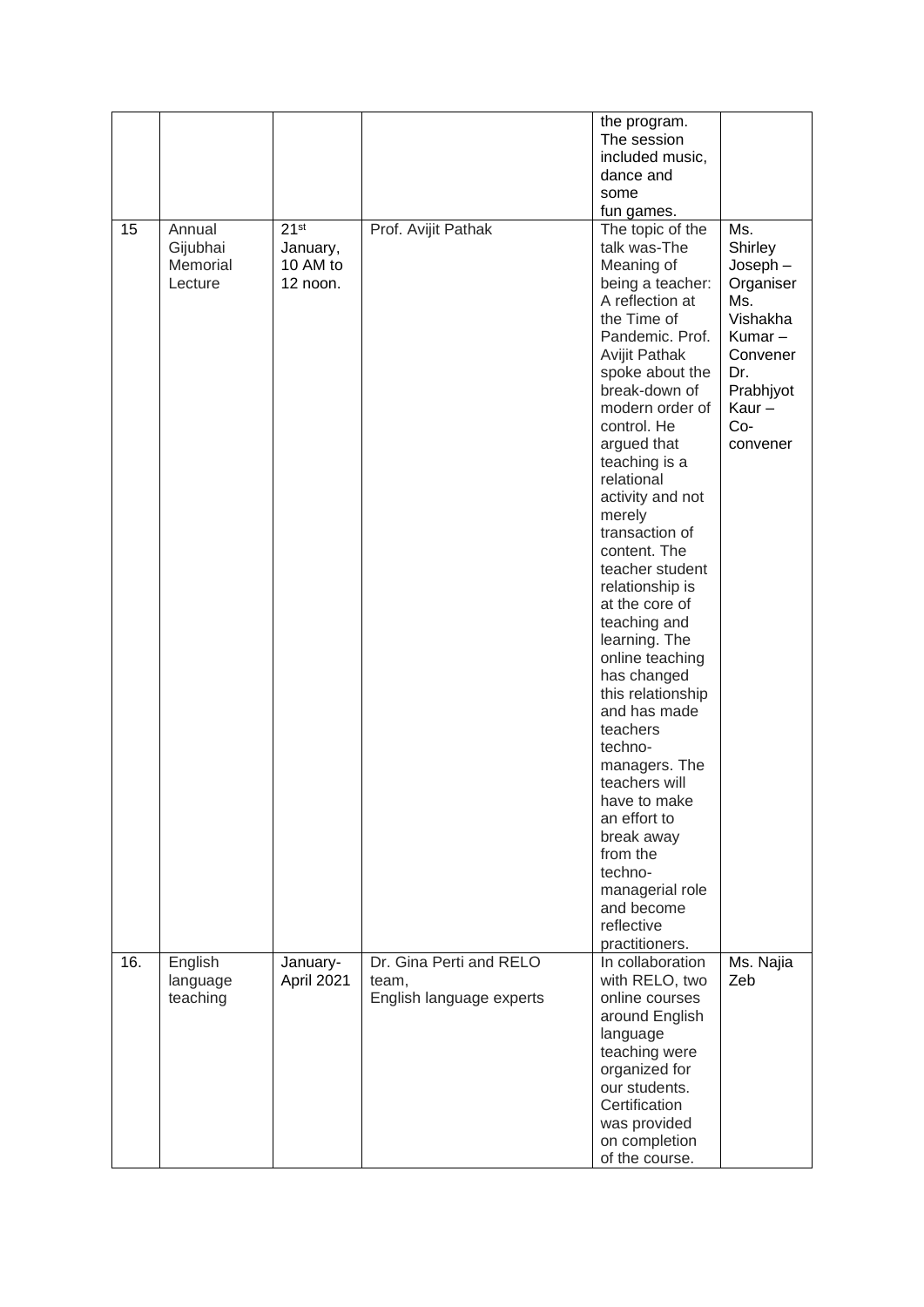| 2021<br>Dr. Ramesh Bijlani is a<br>Sehgal,<br>based<br>current<br>Session<br>medical doctor, writer, teacher,<br>Ms Mansi<br>pandemic<br>scientist, and above all a<br>situation, it was<br>Aneja and<br>highly unlikely<br>Ms Najia<br>person<br>committed to using his unique<br>that third year<br>Zeb<br>Integral<br>Education<br>1 hour<br>blend of talents for touching<br>students would<br>the hearts and lives of his<br>be able to<br>physically visit<br>fellow<br>beings. Educated at AIIMS,<br>alternate school<br>New Delhi, and MIT, USA, Dr<br>$(s)$ for<br>Bijlani spent nearly 30 years<br>observations. A<br>on the<br>series of<br>faculty of AIIMS. In 1992 he<br>discussion<br>started going into the depths of<br>sessions were<br>yoga, specially the integral<br>organised for<br>the the students<br>yoga of<br>Sri Aurobindo and the Mother.<br>to interact with<br>His personal and professional<br>the practitioners<br>life converged in the year 2000<br>and educators<br>when he initiated at AIIMS a<br>associated with<br>patient care facility for<br>the alternate<br>providing lifestyle modification<br>school<br>(Mirambika).<br>courses<br>Focus of<br>based on yoga. In the year<br>2005, he took voluntary<br>discussion was:<br>retirement from AIIMS to find<br>Reaching out<br>more time for<br>to the<br>dissemination of yoga. Soon<br>children and<br>after that, he moved to Sri<br>their families<br>Aurobindo Ashram - Delhi<br>during<br>Branch,<br>pandemic<br>where he continues to stay<br>Pedagogic<br>and work.<br>Practices<br>Prof. Bijlani is an educationist<br>by temperament, training and<br>Teaching-<br>experience. Although he<br>Learning<br>taught in<br><b>Resources</b><br>a medical college, he feels his<br>Assessment<br>inner calling was to teach in a<br>and<br>school. His stay in the Ashram<br>Examinations<br>has<br>given him an opportunity to<br>see school education from<br>close quarters. He has<br>interacted<br>extensively with the teachers,<br>students and parents of MIS<br>and Mirambika.<br>Dr. Bijlani is a prolific writer.<br>He has more than twenty-five<br>published books to his credit,<br>including one on 'Integral<br>Education'. He has published<br>eight books for children, which<br>can be | 17. | Interaction | March 10, | Dr Ramesh Bijlani            | In wake of the | Dr Alka |
|-------------------------------------------------------------------------------------------------------------------------------------------------------------------------------------------------------------------------------------------------------------------------------------------------------------------------------------------------------------------------------------------------------------------------------------------------------------------------------------------------------------------------------------------------------------------------------------------------------------------------------------------------------------------------------------------------------------------------------------------------------------------------------------------------------------------------------------------------------------------------------------------------------------------------------------------------------------------------------------------------------------------------------------------------------------------------------------------------------------------------------------------------------------------------------------------------------------------------------------------------------------------------------------------------------------------------------------------------------------------------------------------------------------------------------------------------------------------------------------------------------------------------------------------------------------------------------------------------------------------------------------------------------------------------------------------------------------------------------------------------------------------------------------------------------------------------------------------------------------------------------------------------------------------------------------------------------------------------------------------------------------------------------------------------------------------------------------------------------------------------------------------------------------------------------------------------------------------------------------------------------------------------------------------------------------|-----|-------------|-----------|------------------------------|----------------|---------|
|                                                                                                                                                                                                                                                                                                                                                                                                                                                                                                                                                                                                                                                                                                                                                                                                                                                                                                                                                                                                                                                                                                                                                                                                                                                                                                                                                                                                                                                                                                                                                                                                                                                                                                                                                                                                                                                                                                                                                                                                                                                                                                                                                                                                                                                                                                             |     |             |           |                              |                |         |
|                                                                                                                                                                                                                                                                                                                                                                                                                                                                                                                                                                                                                                                                                                                                                                                                                                                                                                                                                                                                                                                                                                                                                                                                                                                                                                                                                                                                                                                                                                                                                                                                                                                                                                                                                                                                                                                                                                                                                                                                                                                                                                                                                                                                                                                                                                             |     |             |           |                              |                |         |
|                                                                                                                                                                                                                                                                                                                                                                                                                                                                                                                                                                                                                                                                                                                                                                                                                                                                                                                                                                                                                                                                                                                                                                                                                                                                                                                                                                                                                                                                                                                                                                                                                                                                                                                                                                                                                                                                                                                                                                                                                                                                                                                                                                                                                                                                                                             |     |             |           |                              |                |         |
|                                                                                                                                                                                                                                                                                                                                                                                                                                                                                                                                                                                                                                                                                                                                                                                                                                                                                                                                                                                                                                                                                                                                                                                                                                                                                                                                                                                                                                                                                                                                                                                                                                                                                                                                                                                                                                                                                                                                                                                                                                                                                                                                                                                                                                                                                                             |     |             |           |                              |                |         |
|                                                                                                                                                                                                                                                                                                                                                                                                                                                                                                                                                                                                                                                                                                                                                                                                                                                                                                                                                                                                                                                                                                                                                                                                                                                                                                                                                                                                                                                                                                                                                                                                                                                                                                                                                                                                                                                                                                                                                                                                                                                                                                                                                                                                                                                                                                             |     |             |           |                              |                |         |
|                                                                                                                                                                                                                                                                                                                                                                                                                                                                                                                                                                                                                                                                                                                                                                                                                                                                                                                                                                                                                                                                                                                                                                                                                                                                                                                                                                                                                                                                                                                                                                                                                                                                                                                                                                                                                                                                                                                                                                                                                                                                                                                                                                                                                                                                                                             |     |             |           |                              |                |         |
|                                                                                                                                                                                                                                                                                                                                                                                                                                                                                                                                                                                                                                                                                                                                                                                                                                                                                                                                                                                                                                                                                                                                                                                                                                                                                                                                                                                                                                                                                                                                                                                                                                                                                                                                                                                                                                                                                                                                                                                                                                                                                                                                                                                                                                                                                                             |     |             |           |                              |                |         |
|                                                                                                                                                                                                                                                                                                                                                                                                                                                                                                                                                                                                                                                                                                                                                                                                                                                                                                                                                                                                                                                                                                                                                                                                                                                                                                                                                                                                                                                                                                                                                                                                                                                                                                                                                                                                                                                                                                                                                                                                                                                                                                                                                                                                                                                                                                             |     |             |           |                              |                |         |
|                                                                                                                                                                                                                                                                                                                                                                                                                                                                                                                                                                                                                                                                                                                                                                                                                                                                                                                                                                                                                                                                                                                                                                                                                                                                                                                                                                                                                                                                                                                                                                                                                                                                                                                                                                                                                                                                                                                                                                                                                                                                                                                                                                                                                                                                                                             |     |             |           |                              |                |         |
|                                                                                                                                                                                                                                                                                                                                                                                                                                                                                                                                                                                                                                                                                                                                                                                                                                                                                                                                                                                                                                                                                                                                                                                                                                                                                                                                                                                                                                                                                                                                                                                                                                                                                                                                                                                                                                                                                                                                                                                                                                                                                                                                                                                                                                                                                                             |     |             |           |                              |                |         |
|                                                                                                                                                                                                                                                                                                                                                                                                                                                                                                                                                                                                                                                                                                                                                                                                                                                                                                                                                                                                                                                                                                                                                                                                                                                                                                                                                                                                                                                                                                                                                                                                                                                                                                                                                                                                                                                                                                                                                                                                                                                                                                                                                                                                                                                                                                             |     |             |           |                              |                |         |
|                                                                                                                                                                                                                                                                                                                                                                                                                                                                                                                                                                                                                                                                                                                                                                                                                                                                                                                                                                                                                                                                                                                                                                                                                                                                                                                                                                                                                                                                                                                                                                                                                                                                                                                                                                                                                                                                                                                                                                                                                                                                                                                                                                                                                                                                                                             |     |             |           |                              |                |         |
|                                                                                                                                                                                                                                                                                                                                                                                                                                                                                                                                                                                                                                                                                                                                                                                                                                                                                                                                                                                                                                                                                                                                                                                                                                                                                                                                                                                                                                                                                                                                                                                                                                                                                                                                                                                                                                                                                                                                                                                                                                                                                                                                                                                                                                                                                                             |     |             |           |                              |                |         |
|                                                                                                                                                                                                                                                                                                                                                                                                                                                                                                                                                                                                                                                                                                                                                                                                                                                                                                                                                                                                                                                                                                                                                                                                                                                                                                                                                                                                                                                                                                                                                                                                                                                                                                                                                                                                                                                                                                                                                                                                                                                                                                                                                                                                                                                                                                             |     |             |           |                              |                |         |
|                                                                                                                                                                                                                                                                                                                                                                                                                                                                                                                                                                                                                                                                                                                                                                                                                                                                                                                                                                                                                                                                                                                                                                                                                                                                                                                                                                                                                                                                                                                                                                                                                                                                                                                                                                                                                                                                                                                                                                                                                                                                                                                                                                                                                                                                                                             |     |             |           |                              |                |         |
|                                                                                                                                                                                                                                                                                                                                                                                                                                                                                                                                                                                                                                                                                                                                                                                                                                                                                                                                                                                                                                                                                                                                                                                                                                                                                                                                                                                                                                                                                                                                                                                                                                                                                                                                                                                                                                                                                                                                                                                                                                                                                                                                                                                                                                                                                                             |     |             |           |                              |                |         |
|                                                                                                                                                                                                                                                                                                                                                                                                                                                                                                                                                                                                                                                                                                                                                                                                                                                                                                                                                                                                                                                                                                                                                                                                                                                                                                                                                                                                                                                                                                                                                                                                                                                                                                                                                                                                                                                                                                                                                                                                                                                                                                                                                                                                                                                                                                             |     |             |           |                              |                |         |
|                                                                                                                                                                                                                                                                                                                                                                                                                                                                                                                                                                                                                                                                                                                                                                                                                                                                                                                                                                                                                                                                                                                                                                                                                                                                                                                                                                                                                                                                                                                                                                                                                                                                                                                                                                                                                                                                                                                                                                                                                                                                                                                                                                                                                                                                                                             |     |             |           |                              |                |         |
|                                                                                                                                                                                                                                                                                                                                                                                                                                                                                                                                                                                                                                                                                                                                                                                                                                                                                                                                                                                                                                                                                                                                                                                                                                                                                                                                                                                                                                                                                                                                                                                                                                                                                                                                                                                                                                                                                                                                                                                                                                                                                                                                                                                                                                                                                                             |     |             |           |                              |                |         |
|                                                                                                                                                                                                                                                                                                                                                                                                                                                                                                                                                                                                                                                                                                                                                                                                                                                                                                                                                                                                                                                                                                                                                                                                                                                                                                                                                                                                                                                                                                                                                                                                                                                                                                                                                                                                                                                                                                                                                                                                                                                                                                                                                                                                                                                                                                             |     |             |           |                              |                |         |
|                                                                                                                                                                                                                                                                                                                                                                                                                                                                                                                                                                                                                                                                                                                                                                                                                                                                                                                                                                                                                                                                                                                                                                                                                                                                                                                                                                                                                                                                                                                                                                                                                                                                                                                                                                                                                                                                                                                                                                                                                                                                                                                                                                                                                                                                                                             |     |             |           |                              |                |         |
|                                                                                                                                                                                                                                                                                                                                                                                                                                                                                                                                                                                                                                                                                                                                                                                                                                                                                                                                                                                                                                                                                                                                                                                                                                                                                                                                                                                                                                                                                                                                                                                                                                                                                                                                                                                                                                                                                                                                                                                                                                                                                                                                                                                                                                                                                                             |     |             |           |                              |                |         |
|                                                                                                                                                                                                                                                                                                                                                                                                                                                                                                                                                                                                                                                                                                                                                                                                                                                                                                                                                                                                                                                                                                                                                                                                                                                                                                                                                                                                                                                                                                                                                                                                                                                                                                                                                                                                                                                                                                                                                                                                                                                                                                                                                                                                                                                                                                             |     |             |           |                              |                |         |
|                                                                                                                                                                                                                                                                                                                                                                                                                                                                                                                                                                                                                                                                                                                                                                                                                                                                                                                                                                                                                                                                                                                                                                                                                                                                                                                                                                                                                                                                                                                                                                                                                                                                                                                                                                                                                                                                                                                                                                                                                                                                                                                                                                                                                                                                                                             |     |             |           |                              |                |         |
|                                                                                                                                                                                                                                                                                                                                                                                                                                                                                                                                                                                                                                                                                                                                                                                                                                                                                                                                                                                                                                                                                                                                                                                                                                                                                                                                                                                                                                                                                                                                                                                                                                                                                                                                                                                                                                                                                                                                                                                                                                                                                                                                                                                                                                                                                                             |     |             |           |                              |                |         |
|                                                                                                                                                                                                                                                                                                                                                                                                                                                                                                                                                                                                                                                                                                                                                                                                                                                                                                                                                                                                                                                                                                                                                                                                                                                                                                                                                                                                                                                                                                                                                                                                                                                                                                                                                                                                                                                                                                                                                                                                                                                                                                                                                                                                                                                                                                             |     |             |           |                              |                |         |
|                                                                                                                                                                                                                                                                                                                                                                                                                                                                                                                                                                                                                                                                                                                                                                                                                                                                                                                                                                                                                                                                                                                                                                                                                                                                                                                                                                                                                                                                                                                                                                                                                                                                                                                                                                                                                                                                                                                                                                                                                                                                                                                                                                                                                                                                                                             |     |             |           |                              |                |         |
|                                                                                                                                                                                                                                                                                                                                                                                                                                                                                                                                                                                                                                                                                                                                                                                                                                                                                                                                                                                                                                                                                                                                                                                                                                                                                                                                                                                                                                                                                                                                                                                                                                                                                                                                                                                                                                                                                                                                                                                                                                                                                                                                                                                                                                                                                                             |     |             |           |                              |                |         |
|                                                                                                                                                                                                                                                                                                                                                                                                                                                                                                                                                                                                                                                                                                                                                                                                                                                                                                                                                                                                                                                                                                                                                                                                                                                                                                                                                                                                                                                                                                                                                                                                                                                                                                                                                                                                                                                                                                                                                                                                                                                                                                                                                                                                                                                                                                             |     |             |           |                              |                |         |
|                                                                                                                                                                                                                                                                                                                                                                                                                                                                                                                                                                                                                                                                                                                                                                                                                                                                                                                                                                                                                                                                                                                                                                                                                                                                                                                                                                                                                                                                                                                                                                                                                                                                                                                                                                                                                                                                                                                                                                                                                                                                                                                                                                                                                                                                                                             |     |             |           |                              |                |         |
|                                                                                                                                                                                                                                                                                                                                                                                                                                                                                                                                                                                                                                                                                                                                                                                                                                                                                                                                                                                                                                                                                                                                                                                                                                                                                                                                                                                                                                                                                                                                                                                                                                                                                                                                                                                                                                                                                                                                                                                                                                                                                                                                                                                                                                                                                                             |     |             |           |                              |                |         |
|                                                                                                                                                                                                                                                                                                                                                                                                                                                                                                                                                                                                                                                                                                                                                                                                                                                                                                                                                                                                                                                                                                                                                                                                                                                                                                                                                                                                                                                                                                                                                                                                                                                                                                                                                                                                                                                                                                                                                                                                                                                                                                                                                                                                                                                                                                             |     |             |           |                              |                |         |
|                                                                                                                                                                                                                                                                                                                                                                                                                                                                                                                                                                                                                                                                                                                                                                                                                                                                                                                                                                                                                                                                                                                                                                                                                                                                                                                                                                                                                                                                                                                                                                                                                                                                                                                                                                                                                                                                                                                                                                                                                                                                                                                                                                                                                                                                                                             |     |             |           |                              |                |         |
|                                                                                                                                                                                                                                                                                                                                                                                                                                                                                                                                                                                                                                                                                                                                                                                                                                                                                                                                                                                                                                                                                                                                                                                                                                                                                                                                                                                                                                                                                                                                                                                                                                                                                                                                                                                                                                                                                                                                                                                                                                                                                                                                                                                                                                                                                                             |     |             |           |                              |                |         |
|                                                                                                                                                                                                                                                                                                                                                                                                                                                                                                                                                                                                                                                                                                                                                                                                                                                                                                                                                                                                                                                                                                                                                                                                                                                                                                                                                                                                                                                                                                                                                                                                                                                                                                                                                                                                                                                                                                                                                                                                                                                                                                                                                                                                                                                                                                             |     |             |           |                              |                |         |
|                                                                                                                                                                                                                                                                                                                                                                                                                                                                                                                                                                                                                                                                                                                                                                                                                                                                                                                                                                                                                                                                                                                                                                                                                                                                                                                                                                                                                                                                                                                                                                                                                                                                                                                                                                                                                                                                                                                                                                                                                                                                                                                                                                                                                                                                                                             |     |             |           |                              |                |         |
|                                                                                                                                                                                                                                                                                                                                                                                                                                                                                                                                                                                                                                                                                                                                                                                                                                                                                                                                                                                                                                                                                                                                                                                                                                                                                                                                                                                                                                                                                                                                                                                                                                                                                                                                                                                                                                                                                                                                                                                                                                                                                                                                                                                                                                                                                                             |     |             |           |                              |                |         |
|                                                                                                                                                                                                                                                                                                                                                                                                                                                                                                                                                                                                                                                                                                                                                                                                                                                                                                                                                                                                                                                                                                                                                                                                                                                                                                                                                                                                                                                                                                                                                                                                                                                                                                                                                                                                                                                                                                                                                                                                                                                                                                                                                                                                                                                                                                             |     |             |           |                              |                |         |
|                                                                                                                                                                                                                                                                                                                                                                                                                                                                                                                                                                                                                                                                                                                                                                                                                                                                                                                                                                                                                                                                                                                                                                                                                                                                                                                                                                                                                                                                                                                                                                                                                                                                                                                                                                                                                                                                                                                                                                                                                                                                                                                                                                                                                                                                                                             |     |             |           |                              |                |         |
|                                                                                                                                                                                                                                                                                                                                                                                                                                                                                                                                                                                                                                                                                                                                                                                                                                                                                                                                                                                                                                                                                                                                                                                                                                                                                                                                                                                                                                                                                                                                                                                                                                                                                                                                                                                                                                                                                                                                                                                                                                                                                                                                                                                                                                                                                                             |     |             |           |                              |                |         |
|                                                                                                                                                                                                                                                                                                                                                                                                                                                                                                                                                                                                                                                                                                                                                                                                                                                                                                                                                                                                                                                                                                                                                                                                                                                                                                                                                                                                                                                                                                                                                                                                                                                                                                                                                                                                                                                                                                                                                                                                                                                                                                                                                                                                                                                                                                             |     |             |           |                              |                |         |
|                                                                                                                                                                                                                                                                                                                                                                                                                                                                                                                                                                                                                                                                                                                                                                                                                                                                                                                                                                                                                                                                                                                                                                                                                                                                                                                                                                                                                                                                                                                                                                                                                                                                                                                                                                                                                                                                                                                                                                                                                                                                                                                                                                                                                                                                                                             |     |             |           |                              |                |         |
|                                                                                                                                                                                                                                                                                                                                                                                                                                                                                                                                                                                                                                                                                                                                                                                                                                                                                                                                                                                                                                                                                                                                                                                                                                                                                                                                                                                                                                                                                                                                                                                                                                                                                                                                                                                                                                                                                                                                                                                                                                                                                                                                                                                                                                                                                                             |     |             |           |                              |                |         |
|                                                                                                                                                                                                                                                                                                                                                                                                                                                                                                                                                                                                                                                                                                                                                                                                                                                                                                                                                                                                                                                                                                                                                                                                                                                                                                                                                                                                                                                                                                                                                                                                                                                                                                                                                                                                                                                                                                                                                                                                                                                                                                                                                                                                                                                                                                             |     |             |           |                              |                |         |
|                                                                                                                                                                                                                                                                                                                                                                                                                                                                                                                                                                                                                                                                                                                                                                                                                                                                                                                                                                                                                                                                                                                                                                                                                                                                                                                                                                                                                                                                                                                                                                                                                                                                                                                                                                                                                                                                                                                                                                                                                                                                                                                                                                                                                                                                                                             |     |             |           |                              |                |         |
|                                                                                                                                                                                                                                                                                                                                                                                                                                                                                                                                                                                                                                                                                                                                                                                                                                                                                                                                                                                                                                                                                                                                                                                                                                                                                                                                                                                                                                                                                                                                                                                                                                                                                                                                                                                                                                                                                                                                                                                                                                                                                                                                                                                                                                                                                                             |     |             |           |                              |                |         |
|                                                                                                                                                                                                                                                                                                                                                                                                                                                                                                                                                                                                                                                                                                                                                                                                                                                                                                                                                                                                                                                                                                                                                                                                                                                                                                                                                                                                                                                                                                                                                                                                                                                                                                                                                                                                                                                                                                                                                                                                                                                                                                                                                                                                                                                                                                             |     |             |           |                              |                |         |
|                                                                                                                                                                                                                                                                                                                                                                                                                                                                                                                                                                                                                                                                                                                                                                                                                                                                                                                                                                                                                                                                                                                                                                                                                                                                                                                                                                                                                                                                                                                                                                                                                                                                                                                                                                                                                                                                                                                                                                                                                                                                                                                                                                                                                                                                                                             |     |             |           |                              |                |         |
|                                                                                                                                                                                                                                                                                                                                                                                                                                                                                                                                                                                                                                                                                                                                                                                                                                                                                                                                                                                                                                                                                                                                                                                                                                                                                                                                                                                                                                                                                                                                                                                                                                                                                                                                                                                                                                                                                                                                                                                                                                                                                                                                                                                                                                                                                                             |     |             |           |                              |                |         |
|                                                                                                                                                                                                                                                                                                                                                                                                                                                                                                                                                                                                                                                                                                                                                                                                                                                                                                                                                                                                                                                                                                                                                                                                                                                                                                                                                                                                                                                                                                                                                                                                                                                                                                                                                                                                                                                                                                                                                                                                                                                                                                                                                                                                                                                                                                             |     |             |           |                              |                |         |
|                                                                                                                                                                                                                                                                                                                                                                                                                                                                                                                                                                                                                                                                                                                                                                                                                                                                                                                                                                                                                                                                                                                                                                                                                                                                                                                                                                                                                                                                                                                                                                                                                                                                                                                                                                                                                                                                                                                                                                                                                                                                                                                                                                                                                                                                                                             |     |             |           |                              |                |         |
|                                                                                                                                                                                                                                                                                                                                                                                                                                                                                                                                                                                                                                                                                                                                                                                                                                                                                                                                                                                                                                                                                                                                                                                                                                                                                                                                                                                                                                                                                                                                                                                                                                                                                                                                                                                                                                                                                                                                                                                                                                                                                                                                                                                                                                                                                                             |     |             |           |                              |                |         |
|                                                                                                                                                                                                                                                                                                                                                                                                                                                                                                                                                                                                                                                                                                                                                                                                                                                                                                                                                                                                                                                                                                                                                                                                                                                                                                                                                                                                                                                                                                                                                                                                                                                                                                                                                                                                                                                                                                                                                                                                                                                                                                                                                                                                                                                                                                             |     |             |           | used as teaching material by |                |         |
| school teachers. He feels                                                                                                                                                                                                                                                                                                                                                                                                                                                                                                                                                                                                                                                                                                                                                                                                                                                                                                                                                                                                                                                                                                                                                                                                                                                                                                                                                                                                                                                                                                                                                                                                                                                                                                                                                                                                                                                                                                                                                                                                                                                                                                                                                                                                                                                                                   |     |             |           |                              |                |         |
| lucky to be able to spend most<br>of his                                                                                                                                                                                                                                                                                                                                                                                                                                                                                                                                                                                                                                                                                                                                                                                                                                                                                                                                                                                                                                                                                                                                                                                                                                                                                                                                                                                                                                                                                                                                                                                                                                                                                                                                                                                                                                                                                                                                                                                                                                                                                                                                                                                                                                                                    |     |             |           |                              |                |         |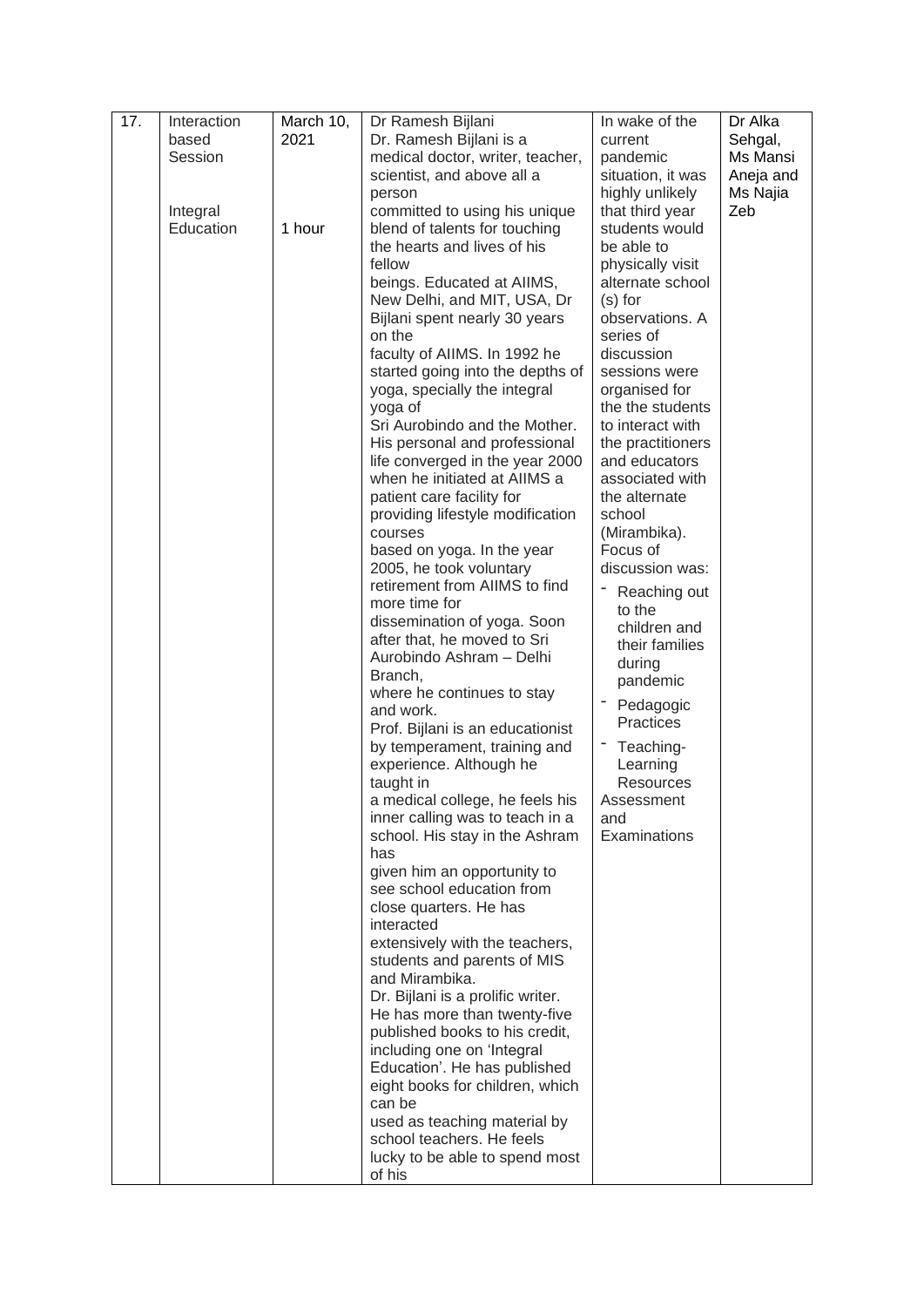|     |                                                                                                              |                              | time doing what he is made<br>for: giving inspirational talks,<br>conducting spiritual retreats,<br>running<br>yoga courses, and last but not<br>least, writing. |                                                                                                                                                                                                                                                                                                                                                                            |                                                                |
|-----|--------------------------------------------------------------------------------------------------------------|------------------------------|------------------------------------------------------------------------------------------------------------------------------------------------------------------|----------------------------------------------------------------------------------------------------------------------------------------------------------------------------------------------------------------------------------------------------------------------------------------------------------------------------------------------------------------------------|----------------------------------------------------------------|
| 18. | Theatrical<br>Performance:<br>Andhi Mei<br>Chiragh, Life<br>and<br>Speeches of<br>Maulana Abul<br>Kalam Azad | 08th<br>March<br>2021        |                                                                                                                                                                  | A theatrical<br>performance<br>Andhi Mein<br>Chirag was<br>organised on<br>the life and<br>speeches of<br>Maulana Abul<br>Kalam Azad,<br>the first<br>education<br>minister of<br>India, with<br>eminent<br>artists Begum<br>Zakia Zaheer,<br>Dr. Syeda<br>Hameed, Ms.<br>Rene Singh,<br>Ms. Pakhi Jain<br>and Mr.<br>Lokesh Jain.                                         | Mr.<br>Lokesh<br>Jain                                          |
| 19. | <b>Core Natural</b><br>Science Inter-<br>College<br>Faculty meet                                             | March 10,<br>2021            |                                                                                                                                                                  | The meeting<br>was attended<br>by most of the<br><b>CNS</b> faculty<br>members of the<br>B.El.Ed college<br>of the University<br>of Delhi. The<br>main focus of<br>the discussion<br>was the<br>concerns of the<br>teaching and<br>learning of the<br><b>Core Natural</b><br>Sciences as the<br>subjects<br>involves majorly<br>the hands on<br>experience<br>based tasks. | Dr.<br>Susmita<br>Ram and<br>Ms.<br>Khushbu<br>Tyagi           |
| 20. | Interaction<br>based<br>Session<br>Teaching at<br>Mirambika<br>during<br>pandemic                            | March 11,<br>2021<br>2 hours | Dr Jayanthy Ramachandran<br>(Principal, Mirambika School)<br>Mr Baren Roul<br>(Teacher, Mirambika School)                                                        | In wake of the<br>current<br>pandemic<br>situation, it was<br>highly unlikely<br>that third year<br>students would<br>be able to<br>physically visit<br>alternate school<br>$(s)$ for                                                                                                                                                                                      | Dr Alka<br>Sehgal,<br>Ms Mansi<br>Aneja and<br>Ms Najia<br>Zeb |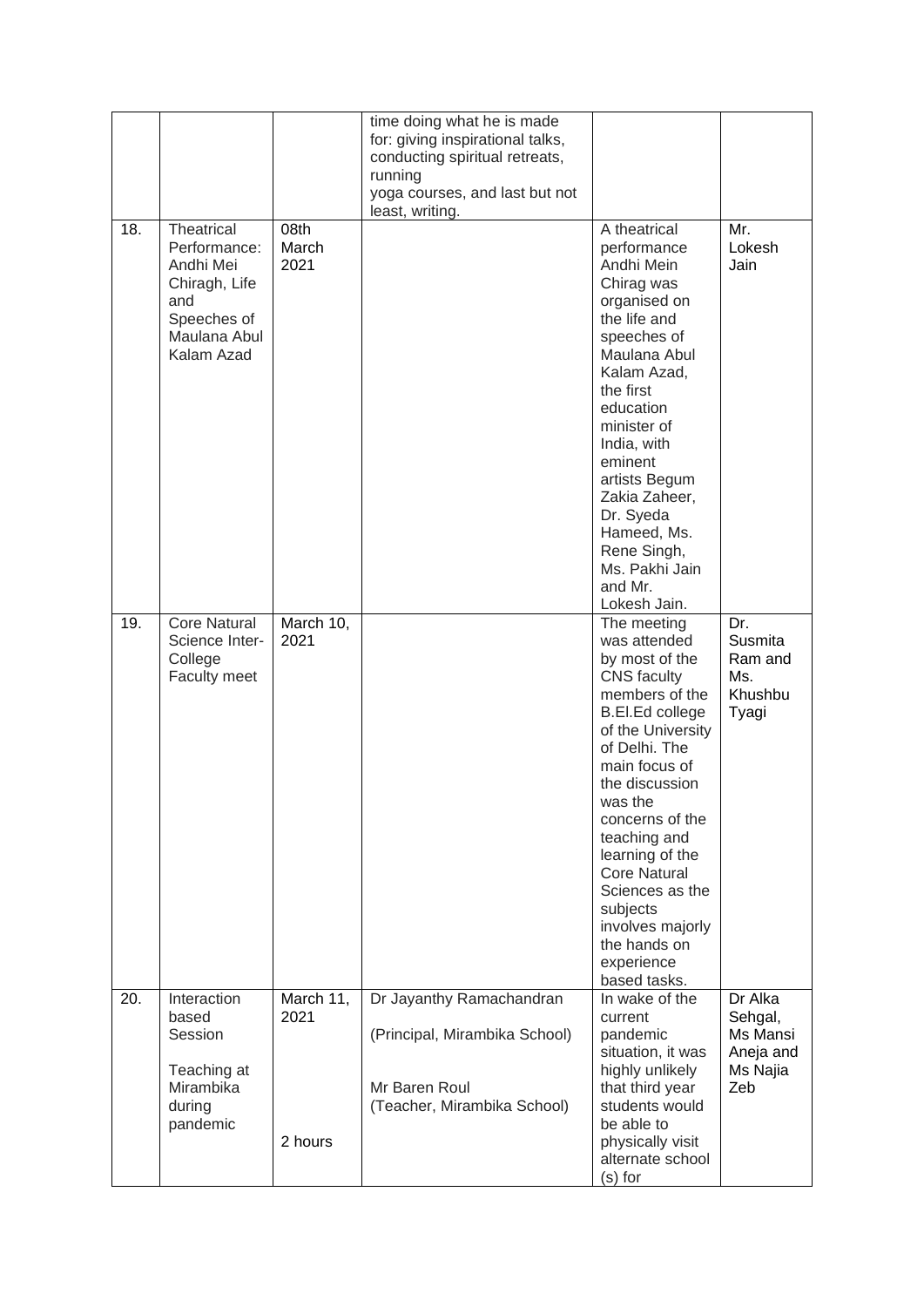|                 |                                                                                   |                             |                                                    | observations. A<br>series of<br>discussion<br>sessions were<br>organised for<br>the the students<br>to interact with<br>the practitioners<br>and educators<br>associated with<br>the alternate<br>school<br>(Mirambika).<br>Focus of<br>discussion was:<br>Reaching out<br>to the<br>children and<br>their families<br>during<br>pandemic<br>- Pedagogic<br>Practices<br>Teaching-<br>Learning<br><b>Resources</b><br>Assessment<br>and                                                                            |                                                                |
|-----------------|-----------------------------------------------------------------------------------|-----------------------------|----------------------------------------------------|--------------------------------------------------------------------------------------------------------------------------------------------------------------------------------------------------------------------------------------------------------------------------------------------------------------------------------------------------------------------------------------------------------------------------------------------------------------------------------------------------------------------|----------------------------------------------------------------|
|                 |                                                                                   |                             |                                                    | Examinations                                                                                                                                                                                                                                                                                                                                                                                                                                                                                                       |                                                                |
| $\overline{21}$ | Interaction<br>based<br>Session<br>Teaching at<br>Mirambika<br>during<br>pandemic | March 12,<br>2021<br>1 hour | Dr Kamala<br>Menon<br>(Educator, Mirambika School) | In wake of the<br>current<br>pandemic<br>situation, it was<br>highly unlikely<br>that third year<br>students would<br>be able to<br>physically visit<br>alternate school<br>$(s)$ for<br>observations. A<br>series of<br>discussion<br>sessions were<br>organised for<br>the the students<br>to interact with<br>the practitioners<br>and educators<br>associated with<br>the alternate<br>school<br>(Mirambika).<br>Focus of<br>discussion was:<br>Reaching out<br>Ξ.<br>to the<br>children and<br>their families | Dr Alka<br>Sehgal,<br>Ms Mansi<br>Aneja and<br>Ms Najia<br>Zeb |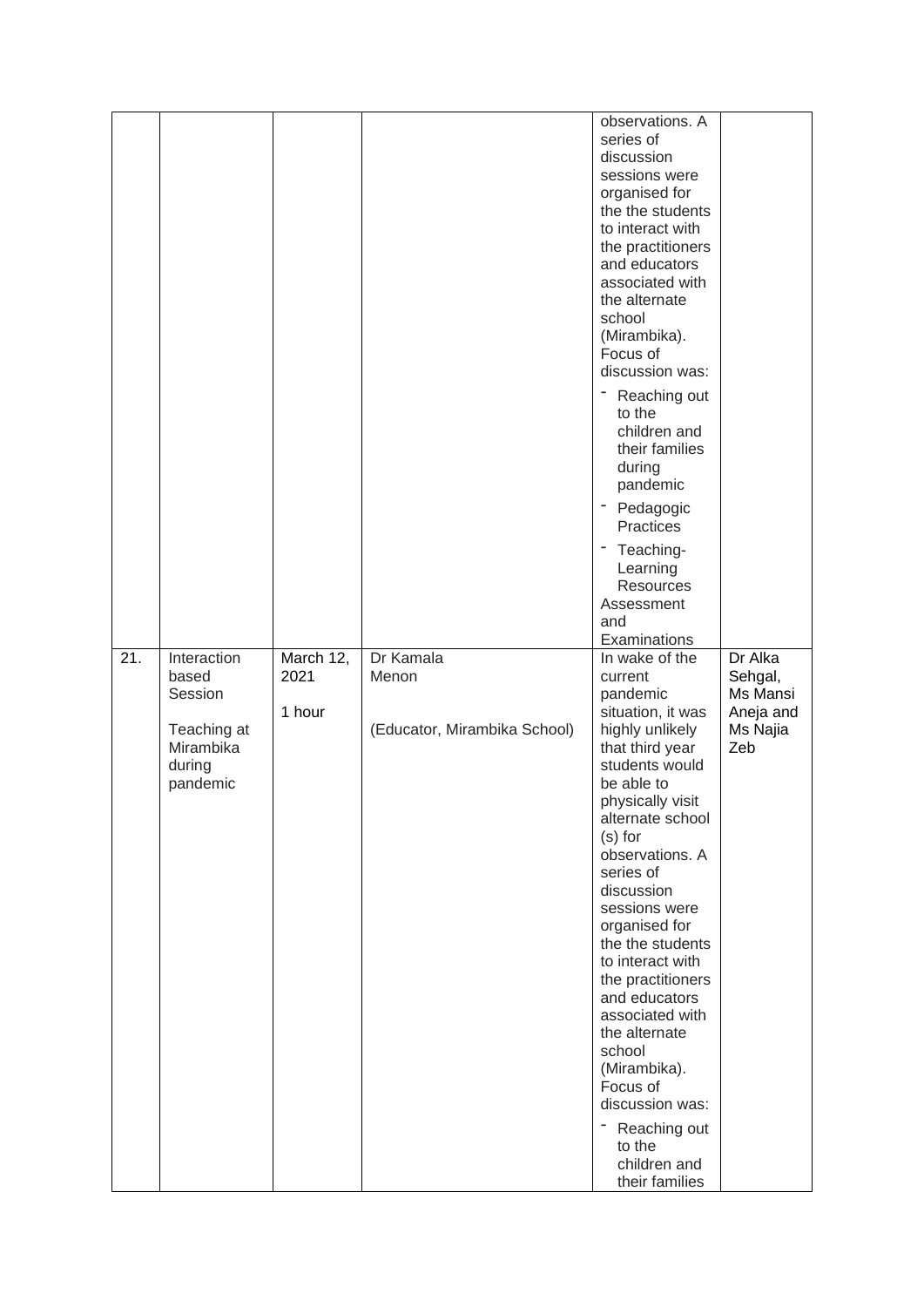| 22. | Webinar<br>on 'Work<br>and<br>Energy' with<br>the first year<br>students | March 15,<br>2021<br>3 hours                               | Ms. Anshumala and her team<br>from 'Joy of Learning' | during<br>pandemic<br>Pedagogic<br>٠<br>Practices<br>- Teaching-<br>Learning<br>Resources<br>Assessment<br>and<br>Examinations<br>The focus of the<br>workshop was<br>to provide<br>hands-on-<br>experience to<br>the students to                                                                                              | Ms<br>Khushbu<br>Tyagi and<br>Dr<br>Susmita   |
|-----|--------------------------------------------------------------------------|------------------------------------------------------------|------------------------------------------------------|--------------------------------------------------------------------------------------------------------------------------------------------------------------------------------------------------------------------------------------------------------------------------------------------------------------------------------|-----------------------------------------------|
|     |                                                                          |                                                            |                                                      | gain the<br>conceptual<br>clarity of the<br>concept.                                                                                                                                                                                                                                                                           |                                               |
| 23. | Understandin<br>g alternative<br>education at<br>Nature<br>School        | 16 March<br>2021; 18<br>March<br>2021; 19<br>March<br>2021 | Mr. Prakash Sahoo                                    | Nature School<br>is an alternative<br>school in<br>Orissa. We<br>organized<br>interactions<br>online with the<br>school where<br>classes were<br>observed, and<br>interactions with<br>teachers. The<br>seminars were<br>organized over<br>a span of three<br>days.                                                            | Dr. Alka<br>Sehgal<br>and<br>Ms. Najia<br>Zeb |
| 24. | Aagaaz, a<br>annual<br>students<br>event                                 | March 22,<br>2021<br>2 hours                               |                                                      | Various<br>students'<br>activities were<br>organized<br>through an<br>online mode by<br>the Students'<br>Council of the<br>department of<br>elementary<br>education.<br>These included<br>- open mic,<br>painting and<br>photography<br>exhibit.<br>Students from<br>other colleges<br>were also<br>invited to<br>participate. | Ms.<br>Vishakha<br>Kumar                      |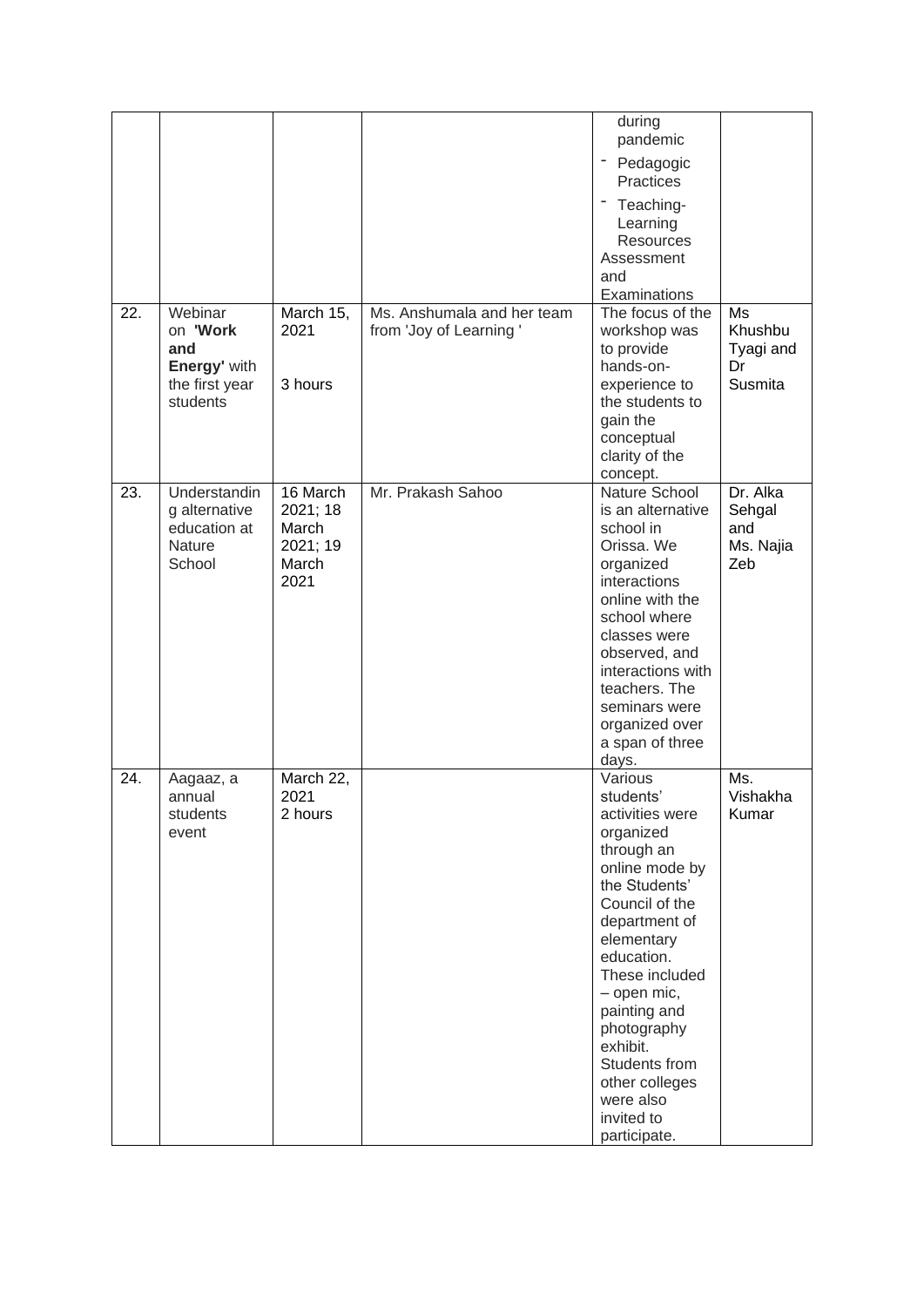| 25. | Alumni<br>Session                                                                    | March 22,<br>2021<br>2 hours | Deepali Sah, Annu Ralli, Isha<br>Verma<br>and Sheetal Paul.<br>Ms. Najia Zeb was the<br>moderator of the session. | Four alumni of<br>the department<br>of elementary<br>education,<br>Jesus and Mary<br>college were<br>invited to speak<br>about their<br>journey after<br><b>B.El.Ed and</b><br>share their<br>learning with<br>students.                                                                                                                                                  | Ms.<br>Vishakha<br>Kumar                                                                     |
|-----|--------------------------------------------------------------------------------------|------------------------------|-------------------------------------------------------------------------------------------------------------------|---------------------------------------------------------------------------------------------------------------------------------------------------------------------------------------------------------------------------------------------------------------------------------------------------------------------------------------------------------------------------|----------------------------------------------------------------------------------------------|
| 26. | Theatre:<br>Sanhaar<br>mein Srijan,<br>Construction<br>through<br><b>Destruction</b> | March 24,<br>2021            |                                                                                                                   | This event was<br>organised to<br>mark the<br>conclusion of<br>the First Year<br>Theatre<br>journey. The<br>students<br>presented<br>creative writings<br>on the<br>prevailing<br>COVID-19<br>Pandemic<br>before the<br>Department.<br>Along with a<br>video, a book<br>containing all<br>the inspired<br>pieces has<br>been created by<br>the students.                  | Mr.<br>Rajeev<br>Srivastava<br>, Mr.<br>Lokesh<br>Jain and<br><b>First Year</b><br>students. |
| 27. | Orientation<br>session for<br>OBE 2021                                               | May 30,<br>2021<br>1 hour`   |                                                                                                                   | The session<br>was organized<br>to guide<br>students<br>regarding the<br>technical<br>aspects and<br>processes of<br>OBE. Our<br>alumnae,<br>Garima Batra<br>and Jagriti<br>Batra, from the<br>batch of 2020<br>were also<br>invited to<br>interact with the<br>current batch<br>and share<br>insights<br>regarding OBE<br>based on their<br>last year's<br>experience of | Dr.<br>Prabhjyot<br>Kaur                                                                     |